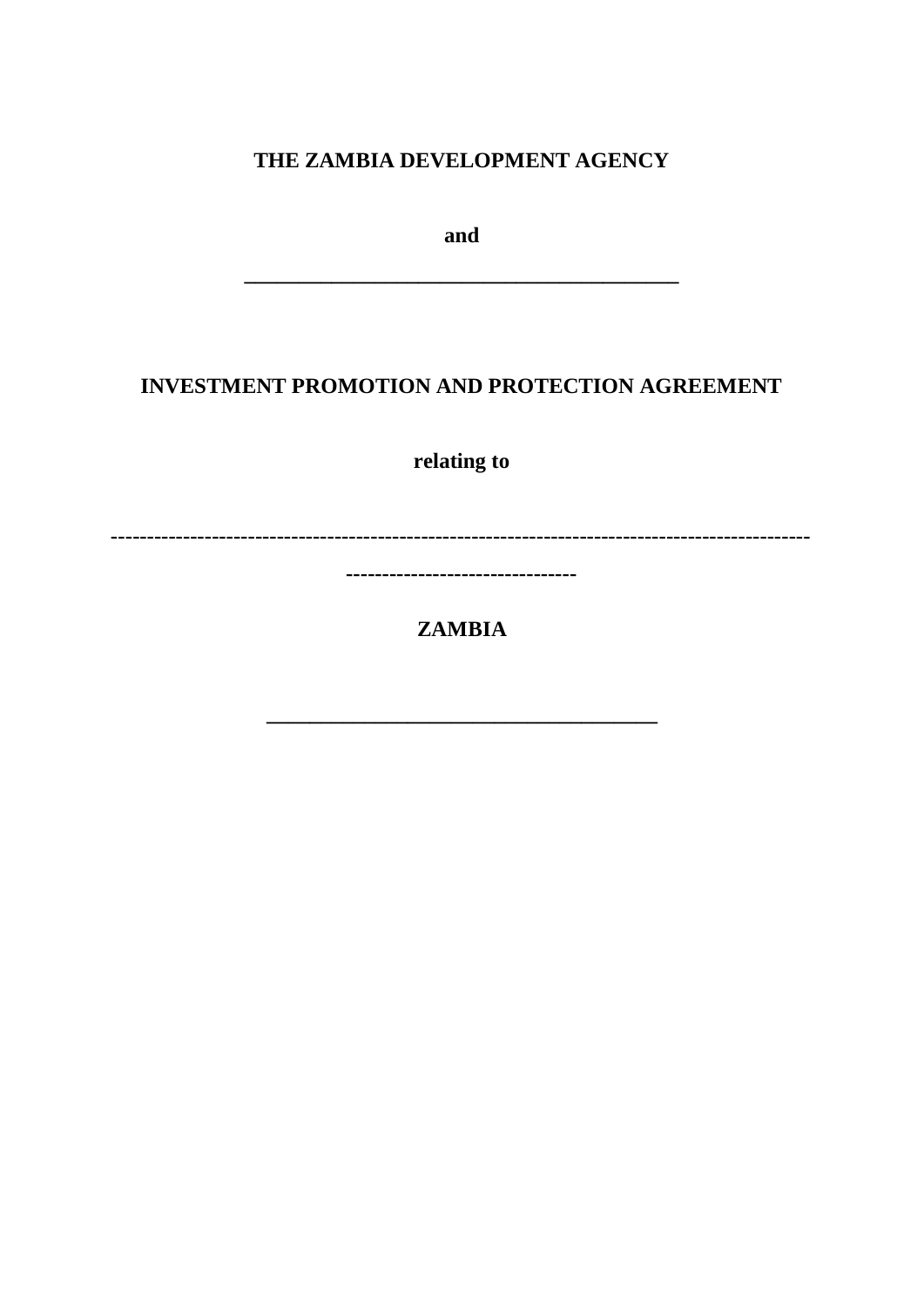### Contents

| <b>Clause</b> |  | Page |
|---------------|--|------|
| 1.            |  |      |
| 2.            |  |      |
| 4.            |  |      |
| 5.            |  |      |
| 7.            |  |      |
| 8.            |  |      |
| 9.            |  |      |
| 10.           |  |      |
| 11.           |  |      |
| 12.           |  |      |
| 13.           |  |      |
| 14.           |  |      |
| 15.           |  |      |
| 16.           |  |      |
| 17.           |  |      |
| 18.           |  |      |
| 19.           |  |      |
| 20.           |  |      |
| 22.           |  |      |
| 23.           |  |      |
| 24.           |  |      |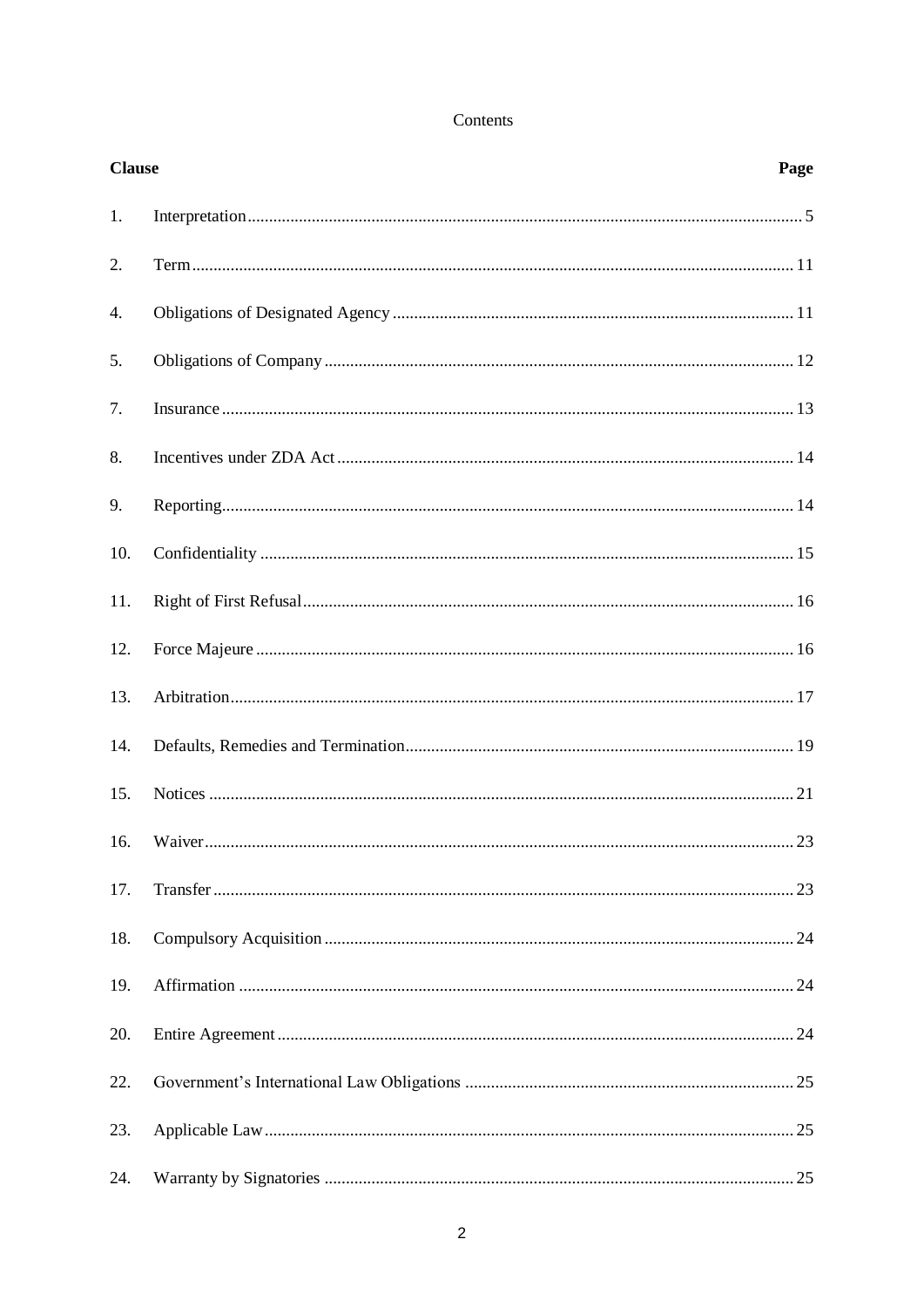- Annexure I Project Brief
- Annexure II Financial progression of Project
- Annexure III Development Sites
- Annexure IV Local Business Development Programme
- Annexure V Employment Plan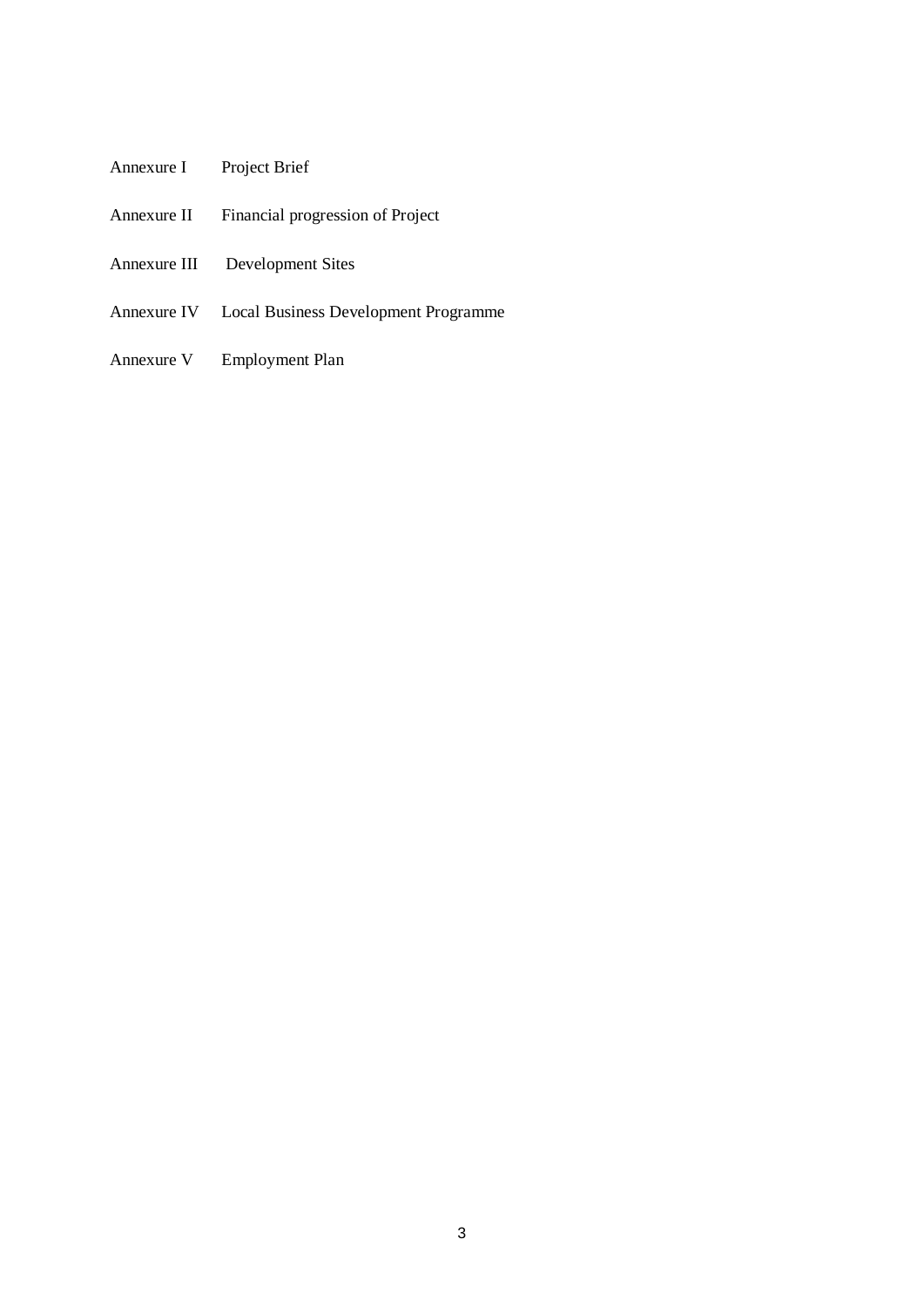#### **THIS INVESTMENT PROMOTION AND PROTECTION AGREEMENT** is made the ----------

day of ----------- 201.

#### **BETWEEN**:

- (1) The Zambia Development Agency, established under section 4 of the Zambia Development Agency Act, No. 11 of 2006 ("ZDA" or the "Designated Agency") of the one part; AND
- (2) **……………………………….,** a private limited company incorporated under the Companies Act, Chapter 388 of the Laws of Zambia, with its principal/registered office located at Plot No. ----------------, ------------- Road, --------------- (the "Company") of the other part.

#### **WHEREAS:**

- (A) The Designated Agency is keen to advance the social and economic development of the Republic of Zambia and as a matter of national policy, has committed itself to encouraging and promoting the sustainable development and use of the natural resources of the Republic of Zambia through local and foreign investment, particularly through major projects which involve the development of land, water and other natural resources for the benefit of local and foreign investors as well as for the benefit of Zambian nationals.
- (B) The Company intends to undertake the Development Project that will involve various development activities with an approximate expenditure of US\$----------------- (------------million United States dollars) to be spent, *inter alia*, on:
	- $(a)$  ------------------;
	- (b) -----------------------------;
	- $(c)$  --------------------------;
	- (d) -----------------------------------;
	- (e) --------------------------;
	- (f) -----------------------------------; and
	- (g) -------------------------------------------------.
- (C) Consistent with the Government's policies, the Development Project has been identified by the Designated Agency as contributing to the overall goal of wealth and job creation as set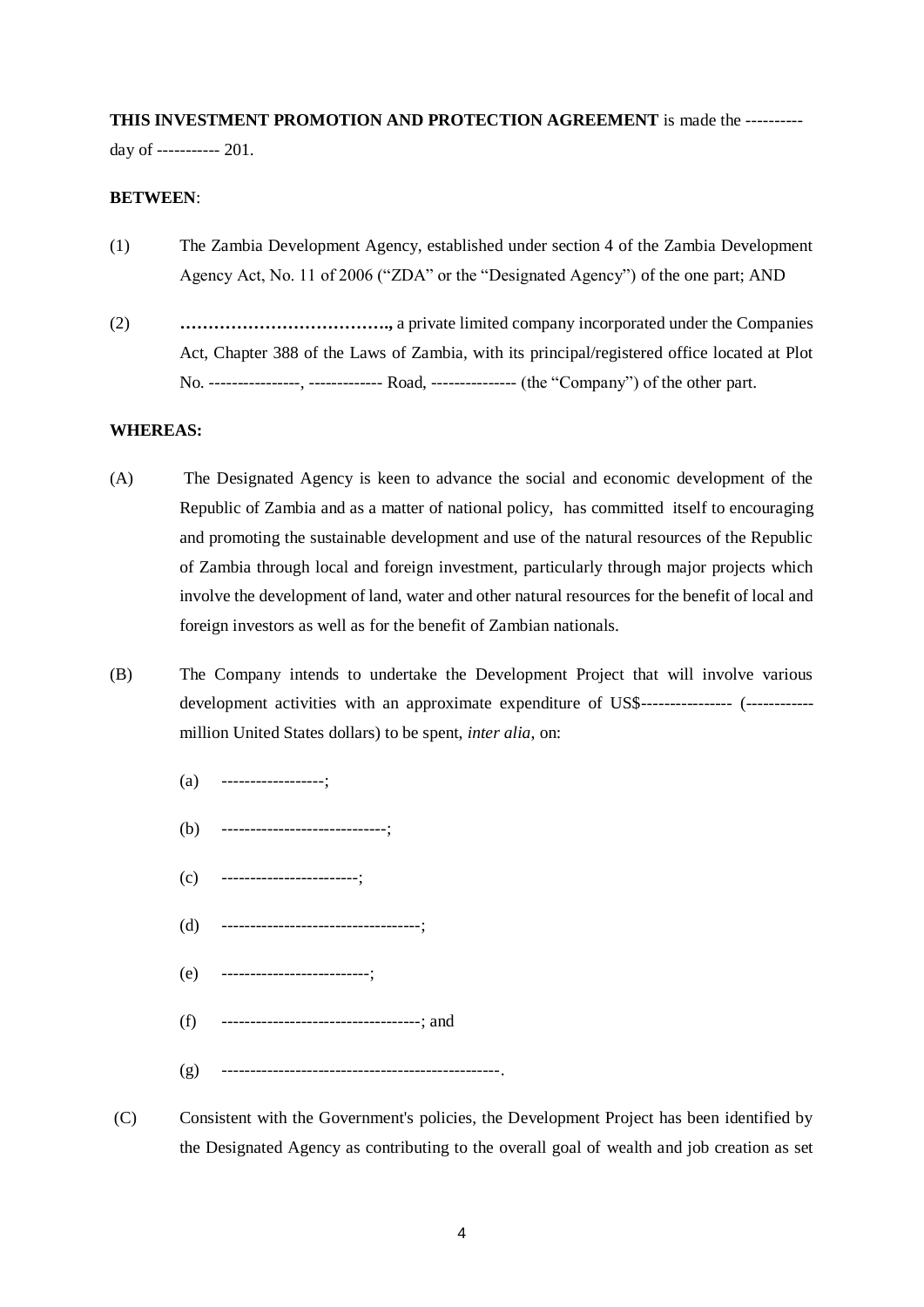out in the Six National Development Plan (SNDP), and in particular, the Designated Agency recognise that the Company has already accomplished the following:

- (i) -------------------------------------------------------;
- (ii) -----------------------------------------------------;
- (iii) -----------------------------------------------;
- (iv) ----------------------------------------; and
- (v) ---------------------------------------.
- (D) It is a central objective of the Designated Agency to promote the development of rural enterprises and the continued investment in rural communities through sustainable economic activities.
- (E) The Designated Agency and the Company have agreed to enter into this Agreement to ensure the successful implementation of the Development Project under the auspices of the Zambia Development Agency Act, No 11 of 2006 (the "ZDA Act").

## **NOW THEREFORE THE PARTIES HEREBY AGREE AS FOLLOWS:**

#### **1. Interpretation**

#### **Definitions**

Unless otherwise expressly provided in this Agreement –

"**access routes**" means all routes, easements and other rights to access which are necessary or expedient to gain and maintain access to the Development Project sites and facilities;

"**affected party**" has the meaning given to it in Clause [10.1](#page-15-0);

"**affiliate**" means, in relation to a specified Person (the **"**First Person"), any other person who, directly or indirectly through one or more intermediaries, controls or is controlled by or is under common control with the First Person. For these purposes "control" (including the terms "controlled by" and "under common control with" and "controls") means the possession, directly or indirectly, of the ability to direct management decisions. Without limiting the generality of the above, such direction is presumed to exist if a First Person possesses, directly or indirectly, the power to direct or cause the direction of management and policy decisions of another person, whether through the ownership of voting securities, by contract or otherwise;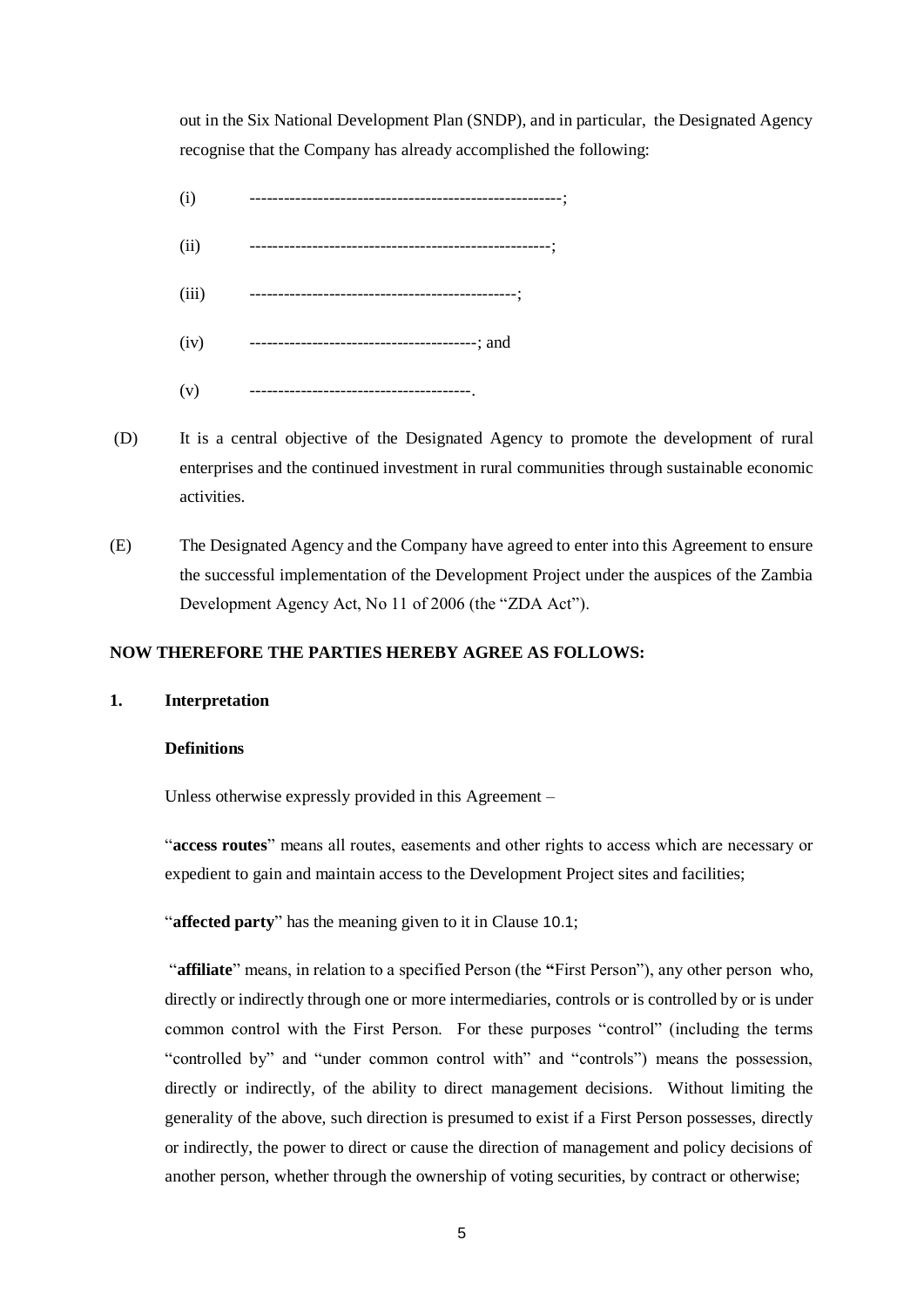"**Agreement**" means this Investment Promotion and Protection Agreement (together with all annexures and schedules hereto) as varied from time to time in accordance with the terms hereof;

"**ancillary facilities**" means any facilities constructed by or on behalf of the Company, or which the Company otherwise acquires ownership of or rights in, for or in connection with the Development Project;

"**business day**" means a day (other than Saturday, Sunday or public holiday);

"**change in law**" means the amendment or repeal of any Law by the Government of the Republic of Zambia;

"**company default**" has the meaning given to it in Clause [12.1](#page-18-0);

**"construction"** means the design, procurement and building of the infrastructure and ancillary facilities;

**"day"** means a calendar day;

**"debt service"** means for any period the aggregate of all principal, interest, fees and any other amount payable during such period under the financing documents**;**

"**development benefits**" means the benefits accruing to every province and district of Zambia;

**"development project"** means the project cited in recital (B) above;

"**development sites**" means the sites for the construction of the Development Project specifically identified in Annexure III;

"**dispute**" means any dispute or disagreement of any kind whatsoever arising under or in connection with this Agreement, but excluding anything requiring the mutual agreement of the Parties;

"**effective date**" means the date of the Agreement;

"**environmental consents**" means all authorisations, notifications, reports, improvement programmes and assessments required under any Environmental Regulation prescribed by the Laws of Zambia in connection with the Development Project;

"**environmental regulations**" means any Law of Zambia which has as a purpose or effect the protection or the prevention, of harm or damage to the environment or to provide remedies in relation to harm or damage to the environment;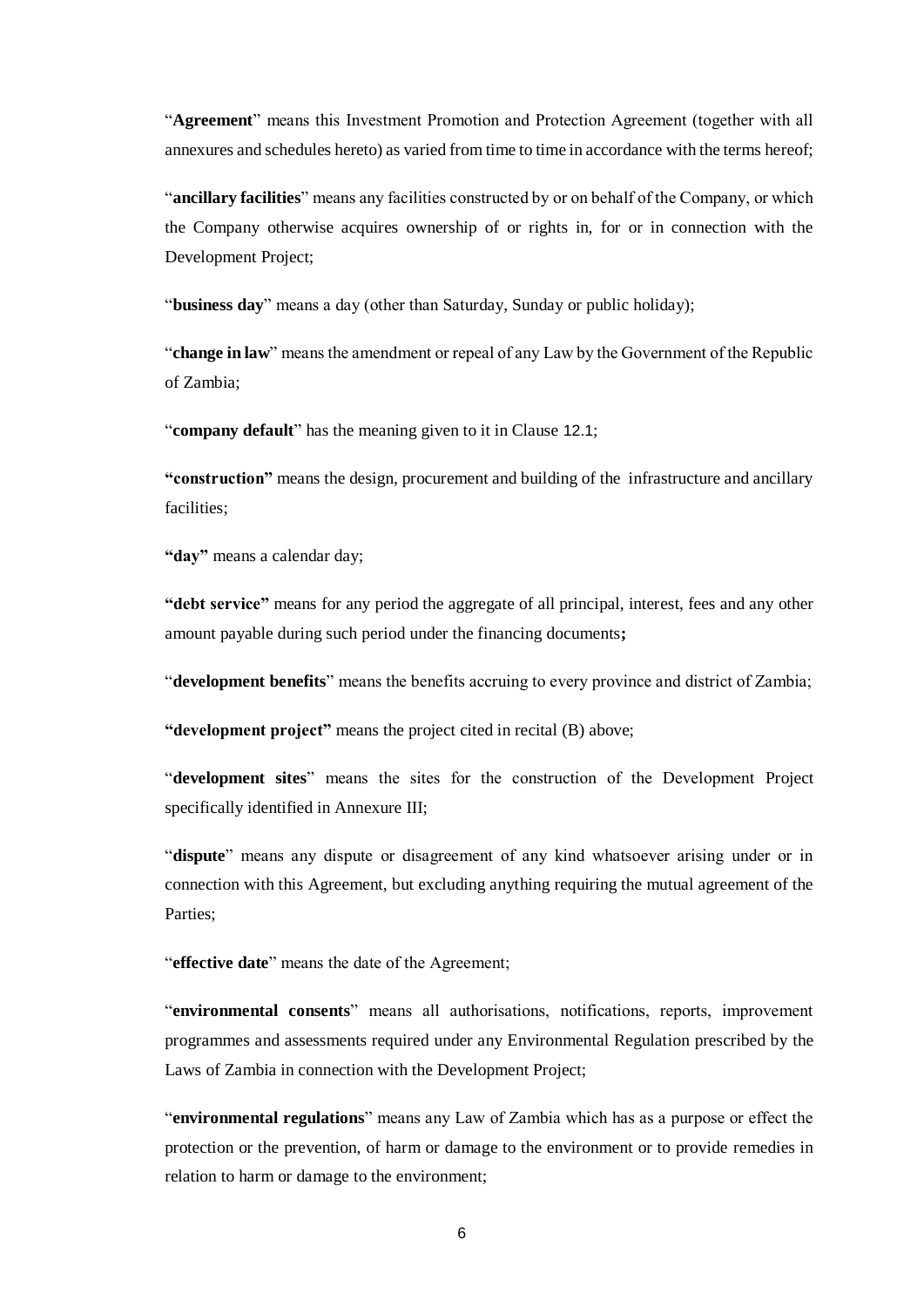"**expatriates**" means individuals who are not Zambian nationals but who live or work at some time in the Republic of Zambia for the implementation and operation of the Development Project;

"**facilities**" shall include but not be limited to the Development Sites and all equipment, machinery assets and other infrastructure belonging to or operated by the Company;

"**financing documents**" means all loan agreements, notes, indentures, security agreements, guarantees and other documents required by the Company for the financing (including any bridge financing or re-financing) of the Development Project or any part thereof;

"**force majeure event**" means an event, condition or circumstance, or combination of events or circumstances occurring after the date of this Agreement which is not reasonably foreseeable, beyond the reasonable control and arising without the fault or negligence of the Party claiming force majeure which, despite all reasonable efforts to prevent or mitigate its effects, makes it impossible for a Party to perform its obligations under this Agreement. Subject to the foregoing, force majeure events shall include:

- (a) act**s** of terrorism or sabotage;
- (b) nuclear or radioactive explosion ionising radiation or contamination;
- (c) fire, explosion, lightning, earthquake, storm, hurricane, flood, landslide or other natural calamity or act of God;
- (d) epidemic or plague;
- (e) blockade, embargo, any closing of borders, roads, rail links, airports or other assistance to or adjuncts of transport to the Republic of Zambia;
- (f) act of war (whether declared or undeclared), invasion, armed conflict, act of foreign enemy, revolution, riot, mutiny, rebellion, insurrection, state of siege or civil commotion, in each case in the Republic of Zambia;

but shall not include:

(i) failure by the Company to obtain or renew any required approval, consent, concession, decree, permit, licence, waiver, privilege and exemption from, or filing with, or notice to any Government Authority relating to the performance of any of its obligations under this Agreement; or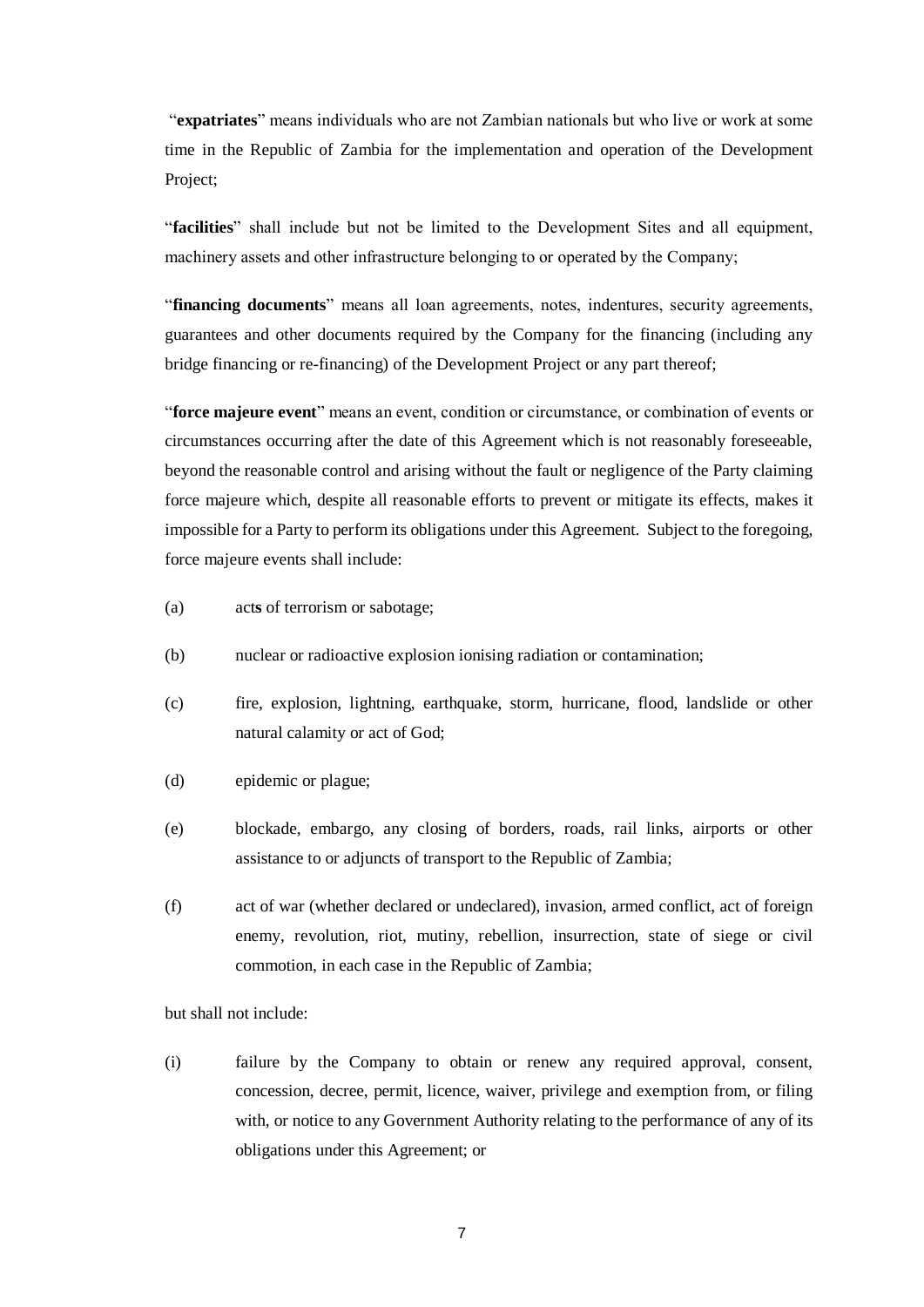(ii) the existence of any rights in favour of a person, which conflict, or are incompatible, with the rights of the Company in respect of the Development Project:

"**foreign currency**" means any currency other than the Zambian Kwacha;

"**Government default**" has the meaning given to it in Clause 14.3 as well as any act of compulsory acquisition as set out in section 19 of the ZDA Act;

"**Government representatives**" means the persons notified to the Company by the Government who are authorised to bind the Government;

"**judicial authority**" means any court or judicial body established under the Laws of Zambia for the purposes of adjudication of any matter, whether or not such matter when so determined is subject to appeal to any other authority or body;

"**Kwacha**" and "**K**" means the lawful currency of the Republic of Zambia;

"**Laws of Zambia**" means all national, provincial and local laws, regulations or other legal instruments, having the force of law;

"**licence**" means licence No. ZDA/-----------/------------/--------- issued by the Designated Agency to the Company in accordance with section 68 of the ZDA Act;

"**Local Business Development Programme**" means the plan set out in Annexure II hereto that encourages the participation of Zambians in the provision of goods and services to the Company;

"**materials and equipment**" means any goods, supplies, plant, materials and equipment of any kind, including, machinery, vehicles, consumables, parts and components and any spare parts and replacements;

"**market value**" in relation to the value of any asset, property or rights including rights of action, means the value price or consideration which a willing buyer would be prepared to pay to a willing seller of such asset, property rights or right of action in an open market at the relevant date, on the assumed basis that there is no coercion between the parties operating at arms length, and where such parties are fully informed of the subject and market conditions and where the parties are legally able to enter into a binding legal transaction relative to such asset, property, rights or right of action;

"**material breach**" means any change or action taken by any Party to this Agreement that renders this Agreement ineffective except where there is a force majeure event;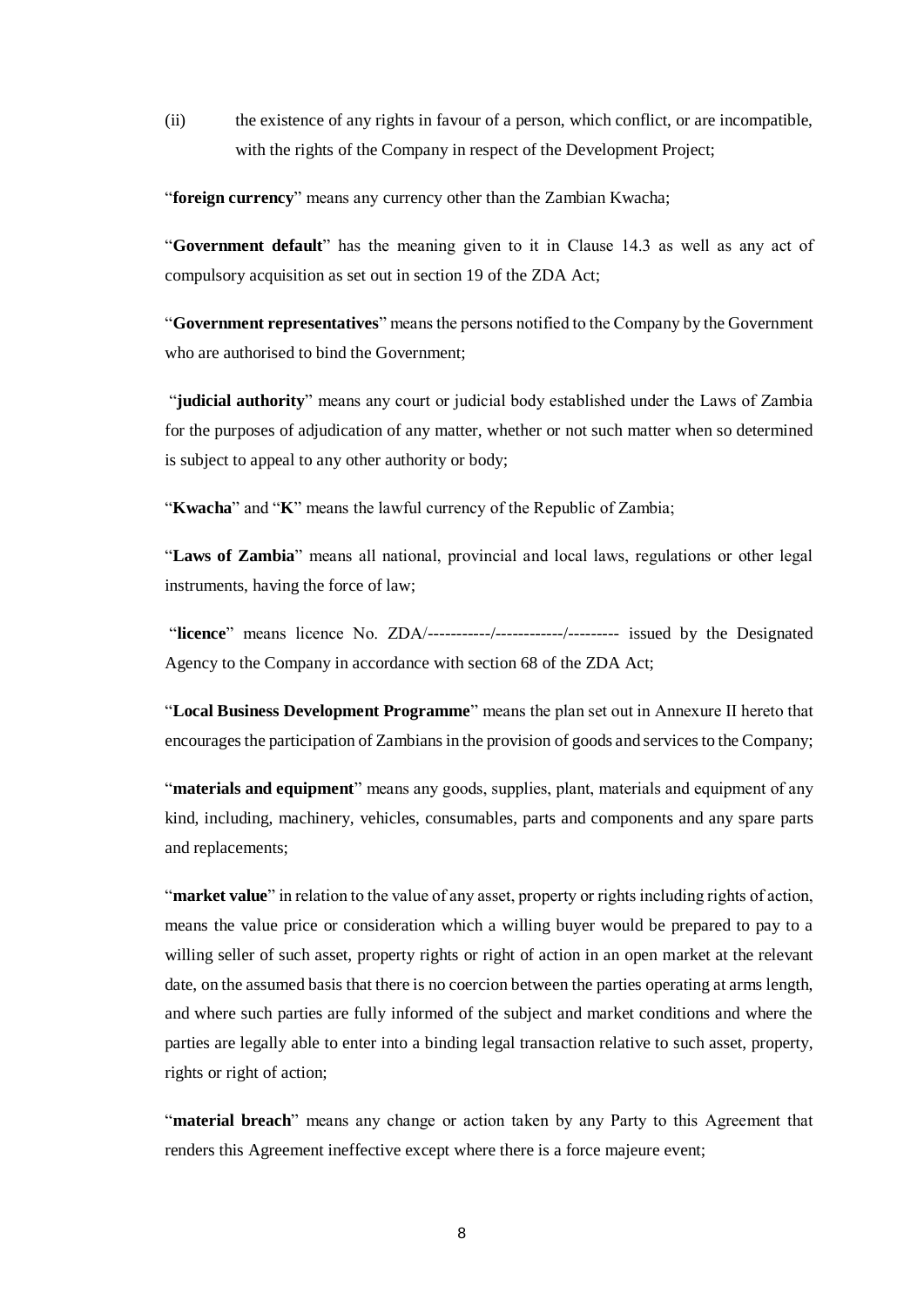"**month**" means a calendar month on the Gregorian calendar;

"**notice**" means a written notice complying with the requirements of Clause [13](#page-20-0);

"**operations**" means the ongoing operations of the Company from time to time and any operations carried out in order to implement the Development Project;

"**parties**" means the Company, and the Designated Agency and their successors and permitted assignees and "party" means any of them;

"**permits**" means all authorisations, approvals, permissions, licences or consents which are, or may from time to time become, necessary or appropriate pursuant to the Laws of Zambia for, or ancillary to, the Project, the operations of the Company or for or ancillary to the fulfilment of the purposes and intents of this Agreement, the financing documents or the development, operation, maintenance and financing of the Development Project;

"**person**" means any individual, partnership or corporation, wherever organised or incorporated, and all other juridical recognised entities, including the Government, other governments, governmental bodies and associations whether or not incorporated and includes references to their respective successors and permitted assignees;

"**prescribed fee**" means with respect to a particular permit, the charge or fee, if any, prescribed by the Laws of Zambia;

"**prescribed form**" means with respect to a particular permit, the form, if any (including all information and details), prescribed by the Laws of Zambia for the application for, or renewal of, such permit;

"**project assets**" means the facilities and all assets required for the purposes of, or in connection with, the Development Project (including land, plant, machinery, buildings and intellectual property rights) wherever they are situated;

"**project documents**" means the various agreements for the financing and construction of the Development Project namely:

- (a) the financing documents;
- (b) construction contracts; and
- (c) the permits.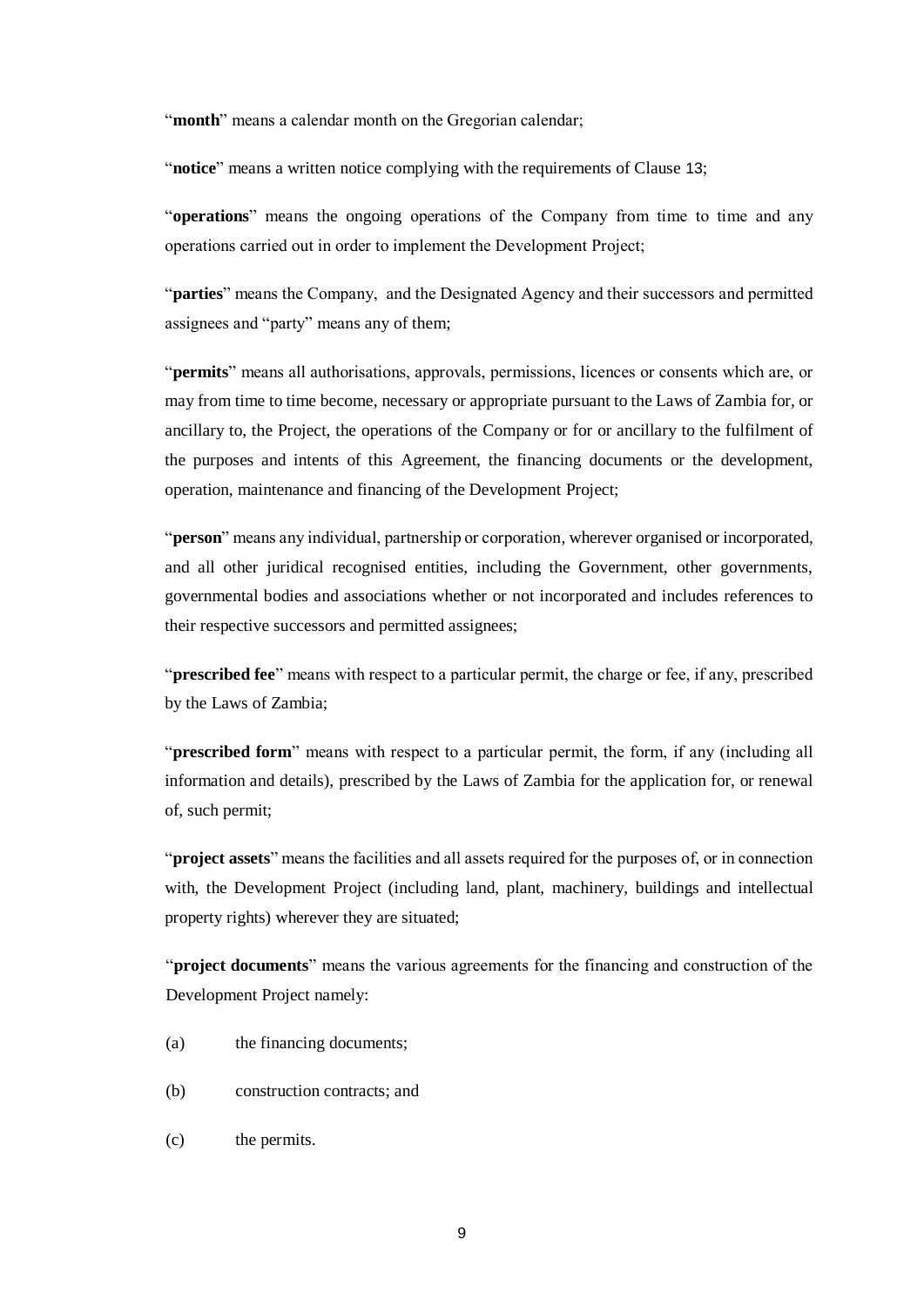"**project expenses**" means, in relation to any period, the expenses of the Company during such period for the operation and maintenance of the Development Project, including debt service, capital expenditure, depreciation, administration, insurance, maintaining permits, royalties, salaries and overheads, legal, accounting and other professional fees;

"**quarter date**" means the 31 March, 30 June, 30 September and 31 December of each year respectively;

"**shareholder**" means any person entered in the register of members of the Company or holding a beneficial interest in the equity in the Company;

"**shareholder loans**" means amounts advanced to the Company by any Shareholder for the purposes of implementing the Development Project and shall include debentures, quasi equity and internal funding provided by the Company from shareholders equity in order to implement the Development Project;

**"stability period"** means a period of five years from the grant of the licence, permit or certificate, or such period as the Minister responsible for finance may prescribe, in accordance with section 55 of the ZDA Act;

"**tax exemption**" means tax or duty relief provided under the Income Tax Act and Customs and Excise Act after the Board of the Designated Agency has certified under section 60 of the ZDA Act;

"**term**" has the meaning given to it in Clause 2;

"**termination date**" means the date on which this Agreement expires or is terminated in accordance with its terms; and

"**year**" means a calendar year in accordance with the Gregorian calendar.

- 1.1 In this Agreement, unless the context otherwise requires:
	- 1.1.1 words importing the singular include the plural and vice versa;
	- 1.1.2 words importing a gender include every gender;
	- 1.1.3 references to any document (including this Agreement) are references to that document as amended, consolidated, supplemented, novated or replaced from time to time, and to all annexes, Schedules, attachments, supplements and the like which form part thereof; and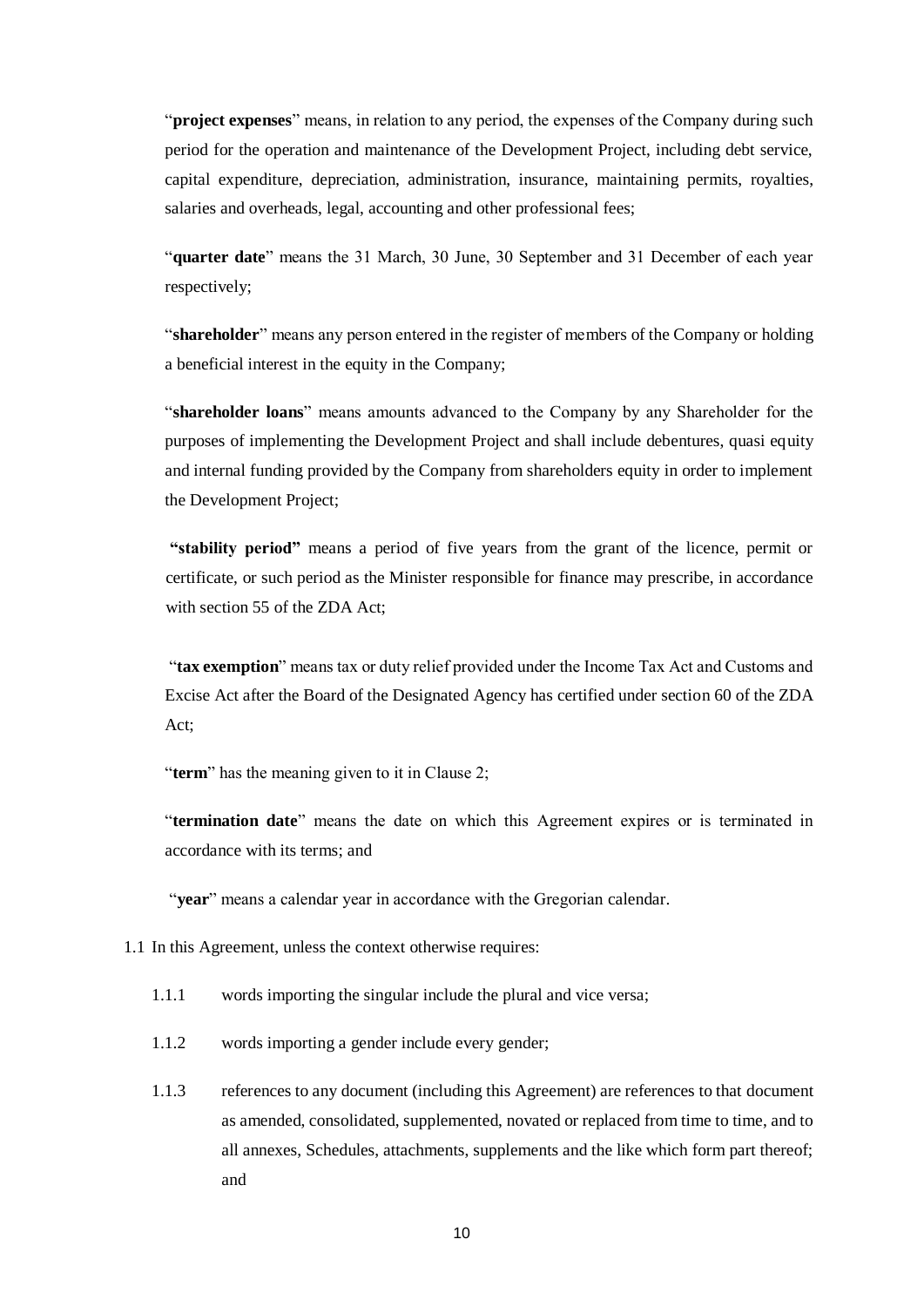- 1.1.4 terms defined in any number, gender or tense shall have the correlative meaning when used in any other number, gender or tense, and the terms "includes" or **"**including" mean including without limitation.
- 1.2 In this Agreement, references to Clauses and Annexures are references to Clauses of and Annexures to this Agreement.
- 1.3 Headings are inserted for convenience only and shall not affect the interpretation or construction of this Agreement.

# **2. Term**

2.1 The term of this Agreement shall commence on the effective date and shall, save where this Agreement is terminated at an earlier date in accordance with its terms, continue for as long as any licence, permit or certificate of registration issued by the Designated Agency under the ZDA Act remains in force including any period of renewal thereof in terms of the ZDA Act.

# **3. Obligations of Designated Agency**

- 3.1 The Designated Agency:
	- 3.1.1 shall in accordance with section 60 of the ZDA Act certify that the Company is eligible for tax and duty exemptions under Part VIII;
	- 3.1.2 subject to compliance by the Company with the ZDA Act may renew the Licence, prior to the expiration of the initial term of the licence; and
	- 3.1.3 shall assist the Company to obtain expeditiously all Permits required by the Company in relation to the Project on generally applicable and reasonable conditions prior to or at the time when required pursuant to the Laws of Zambia, subject to compliance by the Company with the provisions in Clause 4.2.
- 3.2 The Designated Agency shall with effect from the effective date, during the term:
	- 3.2.1 facilitate applications for work permits, employment passes, visas, travel authorisations rights of entry and residence, and other permits, as necessary for individuals involved in the Development Project, their dependants and their personal effects, in accordance with the Laws of Zambia, in a manner that does not adversely affect the implementation of the Development Project.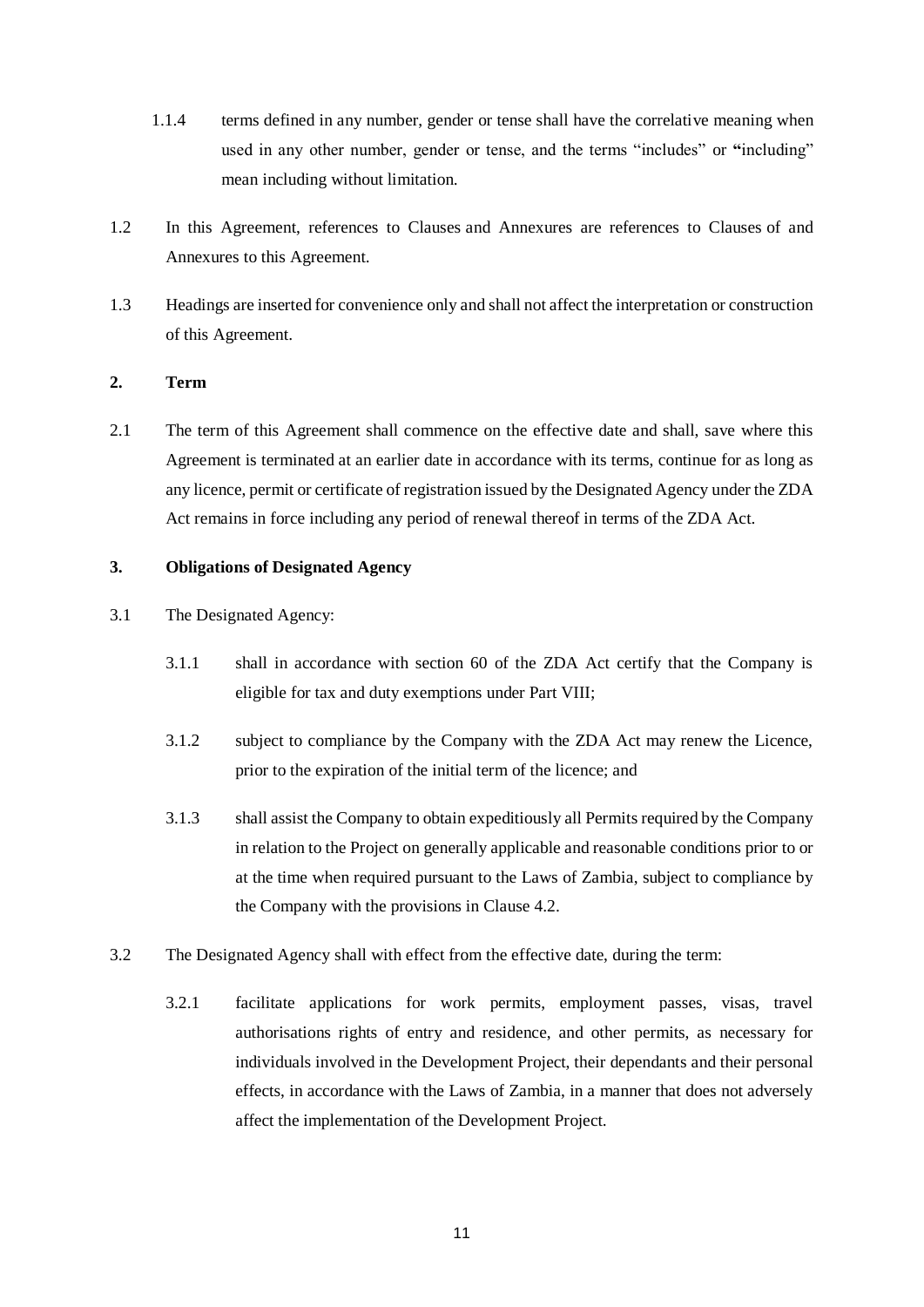- 3.2.2 take all actions as are required under this Agreement in a timely manner so as not to cause delay to the implementation of the Development Project.
- 3.3 The Designated Agency confirms that there shall be no fiscal terms or tax schedule provided in any investment promotion and protection agreement and that all fiscal matters shall be as provided for in the respective tax codes, the ZDA Act and also as provided for by any authority established by law for the purposes of local government power to impose taxation within the area for which that authority is established and to alter taxation so imposed, in accordance with Article 114 (4) of the Constitution of Zambia. Fiscal matters shall therefore be only cross-referenced in the relevant agreement in order to prevent any attempt to secure fiscal incentives outside the tax law.

# **4. Obligations of Company**

- 4.1 The Company shall:
	- 4.1.1 comply with the Laws of Zambia and with this Agreement and shall ensure that it applies for all permits and that it maintains, and complies with the terms and conditions of all such permits at all times.
	- 4.1.2 undertake the Development Project and pursuant to this, the Company shall:
		- 4.1.2.1 adhere to and observe at all times laws and regulation, including standards and practices concerning the protection of health and safety and the environment which are in force from time to time;
		- 4.1.2.2 employ Zambian Nationals who are suitably and appropriately qualified and experienced to undertake the relevant task and to transfer relevant skills to Zambian employees. The Company shall observe labour laws on employment and engagement practices and undertake to continue to operate within the provisions of the labour laws.
		- 4.1.2.3 support the Local Business Development Programme attached hereto as Annexure II with a view to encouraging and assisting businesses within Zambia with a particular emphasis on businesses directly or indirectly majority owned by Zambian citizens within the content of the Local Business Development Programme; and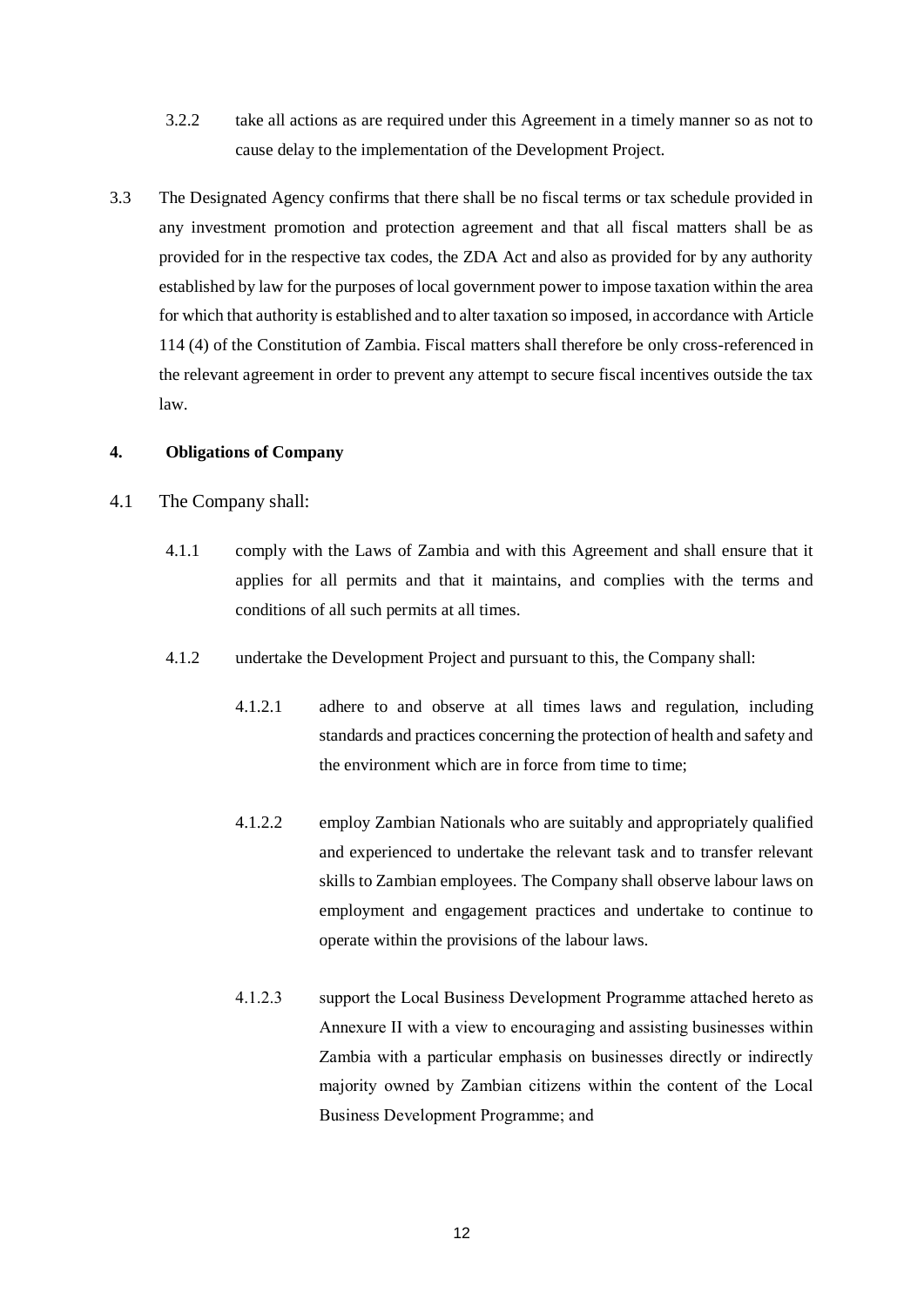- 4.1.2.4 inform the Designated Agency on the implementation and results of the Local Business Development Plan through the annual submission of progress reports during the period of the Development Project not later than 30th January of the following year.
- 4.1.3 undertake to complete the necessary environmental impact assessment required by the Zambia Environmental Management Agency where applicable
- 4.2 The Company shall make or cause to be made, in a timely fashion, all applications (whether initial or renewal applications) for permits in the prescribed form and with the prescribed fee. The information supplied by the Company in the applications shall be complete and accurate and shall satisfy the substantive and procedural requirements of the applicable Laws of Zambia.
- 4.3 During the term, the Company shall afford and facilitate access by Government Representatives to all elements of the Development Project being carried on in the Republic of Zambia for the purpose of allowing such Government Representatives to observe and inspect the implementation of the Development Project on behalf of the Government;
- 4.4 The Company will promptly provide full details to the Designated Agency of all environmental tests, environmental impact assessments and studies carried out in relation to the Development Project in accordance with the applicable Environmental Regulations; and
- 4.5 The Company shall be solely responsible for the economic and technical feasibility, operational capacity and reliability of the Development Project.

### **5. Insurance**

- 5.1 The Company shall take out and maintain in full force and effect throughout the term such insurance policies and coverages with respect to the project assets and otherwise in respect of its obligations under this Agreement with financially strong and reputable underwriters or insurance companies to such extent and against such risks as prudent companies engaged in businesses similar to those of the Company normally insure.
- 5.2 The Company shall provide to the Agency from time to time and upon request certificates evidencing that the insurance policies are at all times in full force and effect.
- 5.3 All insurance proceeds received under any physical damage policy shall be applied to repair, reinstate and replace each part or parts of the project assets in respect of which the proceeds were received to at least the condition they were immediately preceding the physical damage.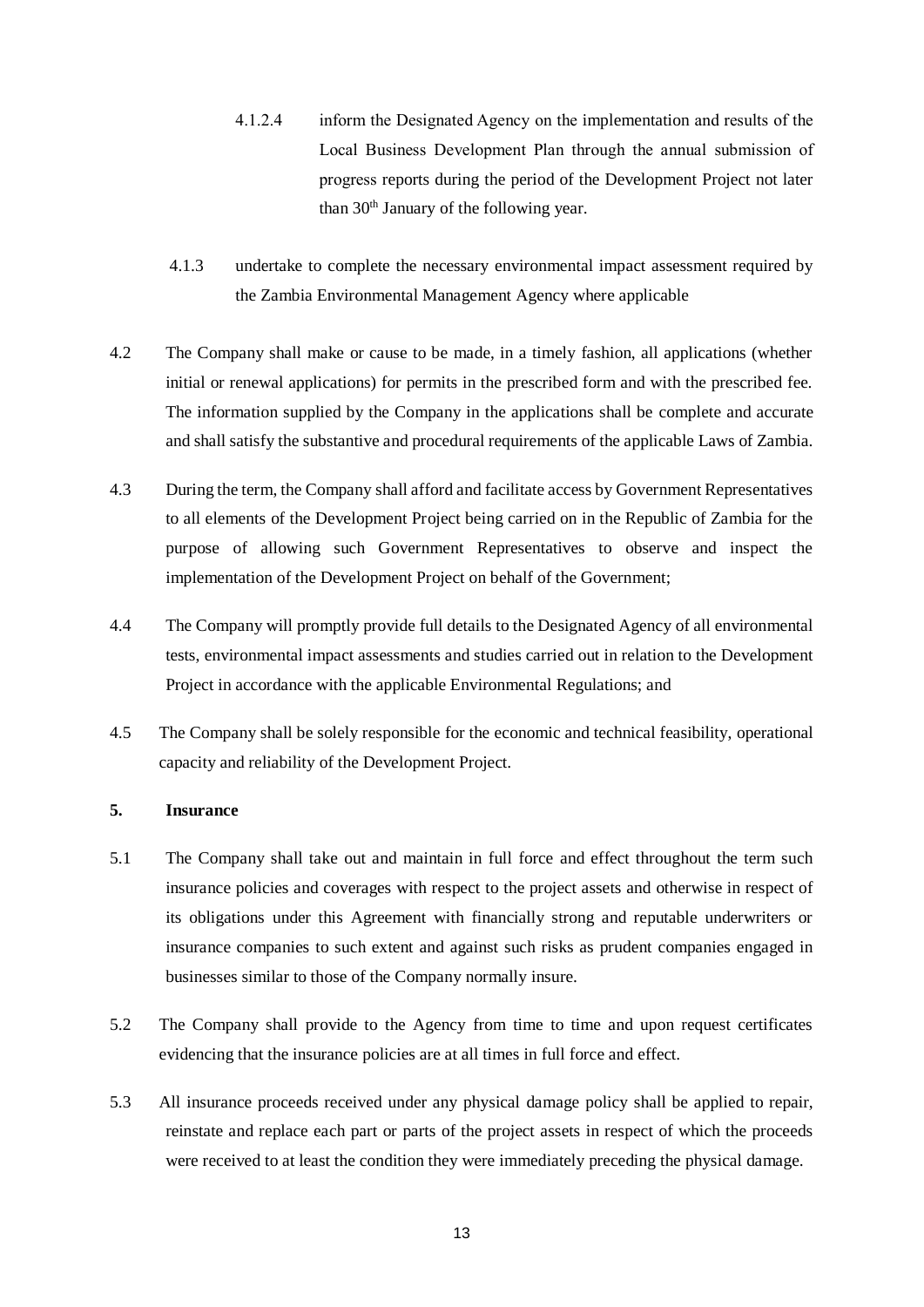#### **6. Incentives**

6.1 The Company may apply for incentives referred to in the ZDA Act for the stability period. Qualification for incentives shall be assessed in accordance with the ZDA Act. The Board shall recommend to the Commissioner General the suspension or withdrawal of incentives granted to the company where the company fails to honour its pledge of employment creation and training of employees who are citizens of Zambia.

# **7. Reporting**

- 7.1 The Company shall perform its obligations under and observe all the terms of the project documents to which it is a Party and shall not:
	- 7.1.1 terminate or permit the termination of any project document to which it is a Party;
	- 7.1.2 make or agree to any material amendment or variation of any project document to which it is a Party;
	- 7.1.3 in any material respect depart from, or waive or fail to enforce any rights it may have under, any project document to which it is a Party; or
	- 7.1.4 enter into any agreement or document which would materially affect the interpretation or application of any project document;

unless the relevant document or proposed course of action has been notified in advance to the Designated Agency and there has been no objection by the Designated Agency in accordance with Clause 9.2 save that where the monetary value of such termination, amendment, departure from or entry into an Agreement has a financial impact of less than US\$ ---------------,000 (---- ------- Thousand United States dollars), this Clause shall not apply.

- 7.2 Within twenty-one (21) business days of receipt of such notification the Designated Agency may object on the basis that the proposed financing document or project document or any change to such documents, will or may reasonably be expected to give rise to the result that:
	- 7.2.1 The credit-worthiness or financial or other resources available to the Company are or may reasonably be expected to be materially adversely affected and for practical purposes cannot be replaced within a reasonable time;

7.2.2The performance by the Company under such financing document or project document, or modification thereto, shall contravene the Laws of Zambia;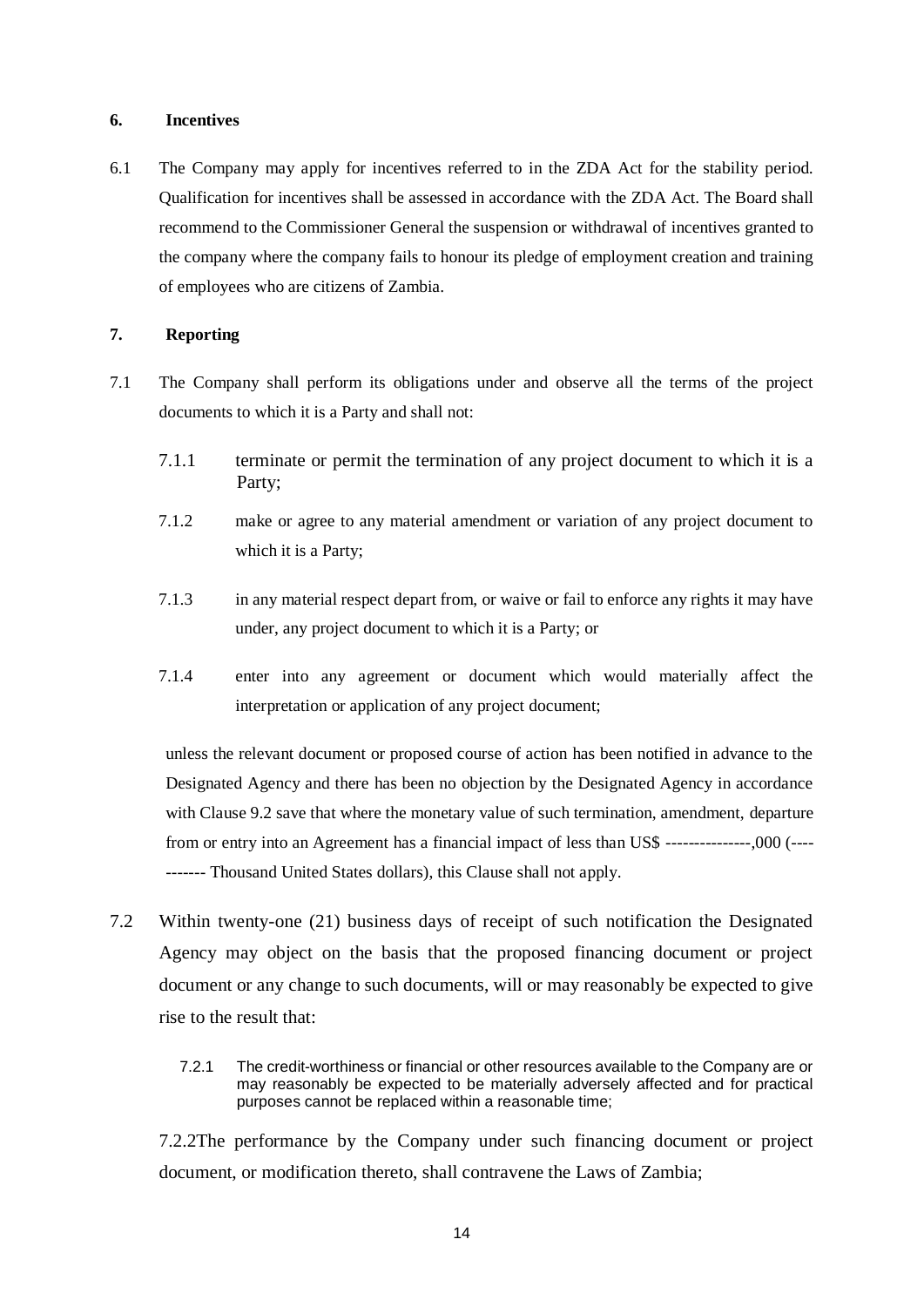7.2.3 The terms of such financing document or project document shall be incompatible or in conflict with the provisions of this Agreement or materially impair its performance or implementation; or

7.2.4 Any costs which are passed through to or borne by the Government under the terms of this Agreement are or may reasonably be expected to be materially increased.

7.2.5 The objection, non-objection or approval by the Government of any amendment or variation of a provision or of the termination of any financing document or project document or the creation of a new financing document or project document shall be without any liability whatsoever on the part of the Government and shall not lessen, diminish or affect in any way the obligations of the Company under this Agreement.

7.2.6The Company shall keep the Government advised of its activities in respect of the Development Project through the Designated Agency by the submission of reports as to the progress of the Company's activities under this Agreement. These progress reports shall be submitted within ten Business Days after each Quarter Date up to the date of commissioning of the Company Projects.

7.2.7The Company and the Government Representatives shall (unless otherwise agreed) meet twice every year to discuss the progress of the Development Project.

7.2.8The Company shall, as soon as available, furnish to the Government a report on any factors that materially and adversely, or that might materially and adversely, affect the Development Project.

7.2.9The Company, shall, within five (5) business days of receipt thereof, provide, a copy of any notice that may be served on the Company, to Government and the Designated Agency**,** and all information in respect of any further actions, in relation to the winding-up or insolvency of the Company or other analogous event.

#### **8. Confidentiality**

8.1 Each Party shall keep confidential any information whether written or oral, concerning the other Party/Parties or their respective, directors, officers or employees, or the Development Project, which either Party shall receive from the other Party and which shall be marked (if the information is delivered in written form) or otherwise designated as or indicated to be "confidential" at the time of disclosure or which must be understood to be confidential by reason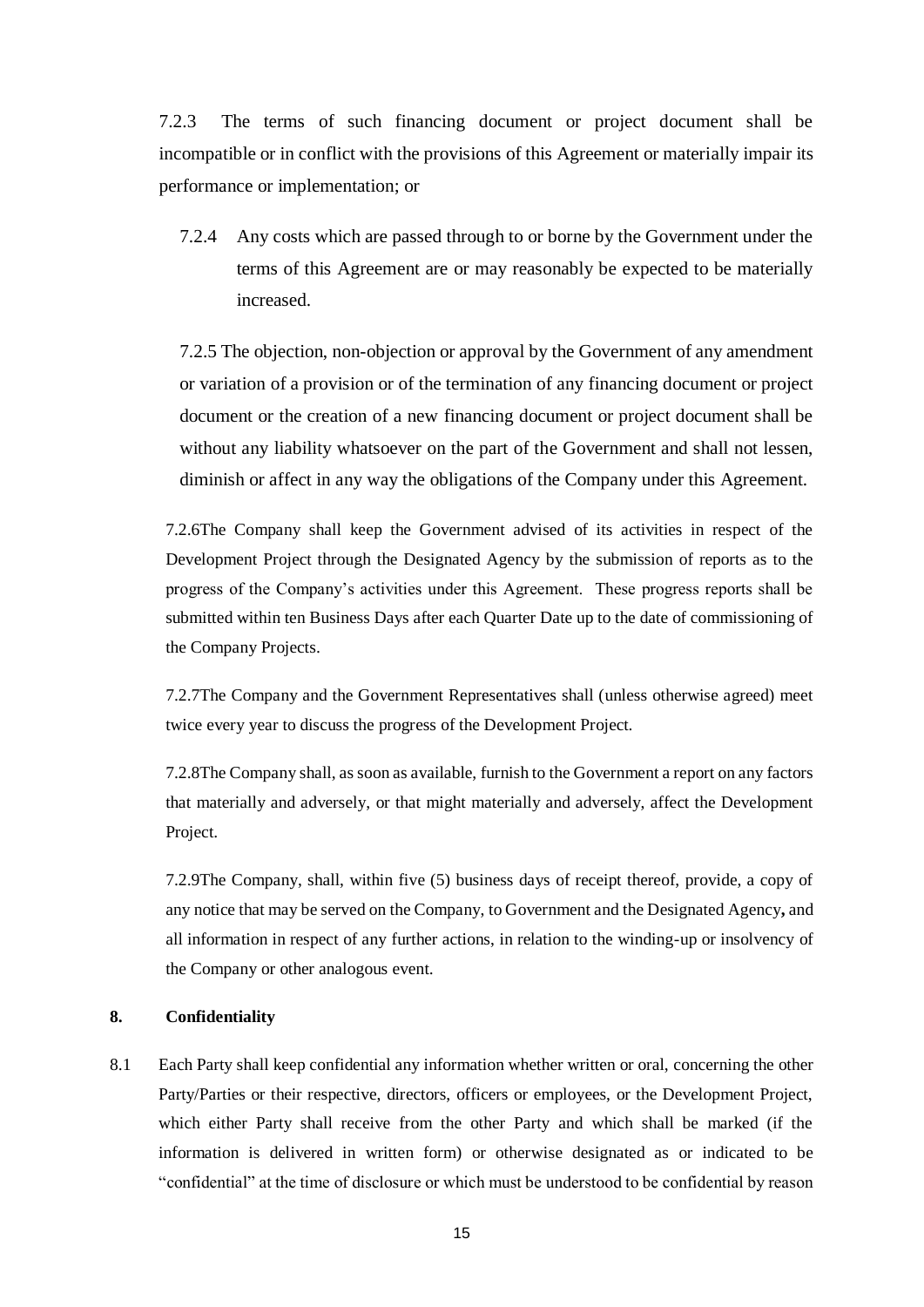of the circumstances applicable to its disclosure and shall not divulge the same to any third party (save insofar as may be necessary for the purpose of carrying out this Agreement) and save in respect of disclosure to either Party's professional advisers, lenders or as may otherwise be required under the Law**s** of Zambia .

- 8.2 The provisions of this Clause shall not apply to:
	- 8.2.1 any information in the public domain otherwise than by breach of this Agreement;
	- 8.2.2 information in the possession of the recipient Party which was not obtained under any obligation of confidentiality; and
	- 8.2.3 information obtained from a third party who is free to divulge the same, and which is not obtained under any obligation of confidentiality.
- 8.3 Each Party shall use reasonable endeavours to ensure that their respective directors, officers, employees, subcontractors, agents and affiliates are bound by the requirements of this Clause
- 8.4 This Clause 8 shall survive the termination of this Agreement.

#### **9. Right of First Refusal**

9.1 Zambian registered companies shall be granted a right of first refusal on any equipment used in connection with the Development Project and sold or to be sold by the Company in the Republic of Zambia.

#### **10. Force Majeure**

- <span id="page-15-0"></span>10.1 If any Party (the "affected Party") is prevented or hindered in its performance of any of its obligations pursuant to this Agreement by a force majeure event, the Affected Party shall be excused from the performance of such obligations (other than any obligation to pay money as and when due) during the existence of such event and shall not be responsible for any damages suffered by the other Party as a result of such suspended performance, and any performance deadline that the Affected Party is obliged to meet under this Agreement shall be extended dayfor-day so long as the force majeure event continues.
- 10.2 The affected Party shall as soon as reasonably practicable after it has occurred give notice to the other Party of the force majeure event, and shall keep the other Party informed of subsequent developments in such circumstances as they occur. The notification shall include details of the force majeure event, including evidence of its effect on the obligations of the affected Party and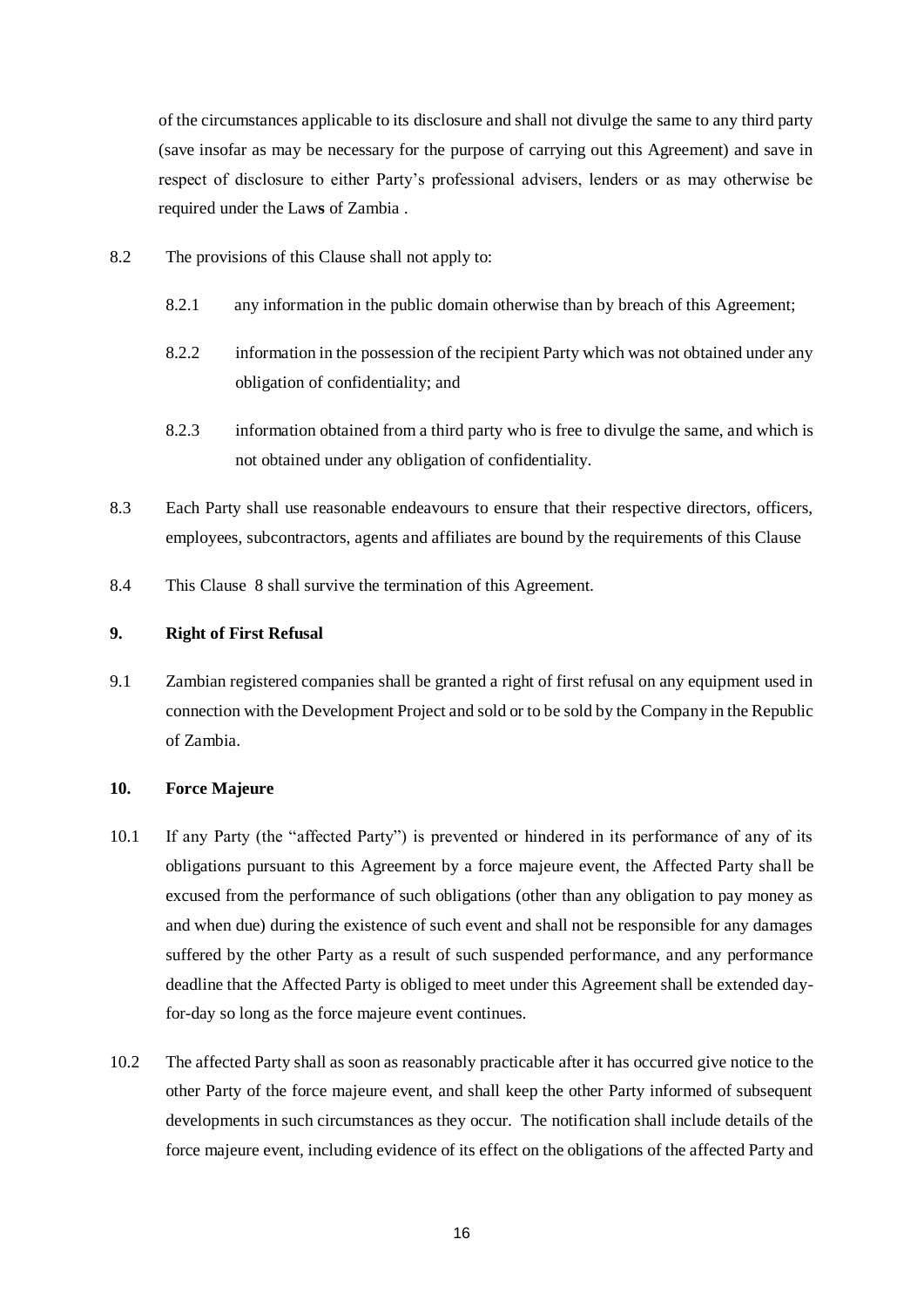any action taken or proposed to mitigate its effect. The affected Party shall continue to take any actions within its power to comply with this Agreement.

- 10.3 As soon as practicable following receipt of the notice in Clause 10.2, the Parties shall consult with each other in good faith and use all reasonable endeavours to agree appropriate terms to mitigate the effects of the force majeure event and facilitate the continued performance of this Agreement.
- 10.4 If any force majeure event continues for longer than six (6) months from the date of the notice referred to in Clause 10.2, on the basis that either of the Parties will be unable (within six (6) months of the occurrence of the said force majeure event) to comply with any of its obligations, then either Party shall be entitled, upon giving to the other Party two (2) weeks written notice**,**  to terminate this Agreement.
- 10.5 Notwithstanding Clauses 10.1 to 10.4 the following events or circumstances shall not constitute a force majeure event:
	- 10.5.1 late delivery to a Party of materials and equipment or spare parts unless such late delivery is itself caused by a force majeure event;
	- 10.5.2 the failure or inability to make payments under this Agreement except where there is a dispute in respect of such payment and the paying Party is permitted to withhold such payment under this Agreement;
	- 10.5.3 any event or occurrence to the extent that it could have been prevented, overcome or remedied by the exercise of reasonable due diligence and due care.
- 10.6 Where the force majeure event has been eliminated or no longer affects a party, a party shall give notice in writing to the other Parties, within seven (7) days when it ceases to be affected by the force majeure, and the obligations in this Agreement shall re-commence forthwith and the applicable period for the performance of the obligation shall be extended by a period equal to the duration of the force majeure event, or such a period as may be agreed to by the Parties to this Agreement.

# **11. Arbitration**

11.1 The Parties shall use their best efforts to amicably settle all disputes, differences and questions whatsoever which may at any time hereafter arise between the parties hereto out of the construction of or concerning anything contained in or arising out of this Agreement through good faith, discussion and negotiation.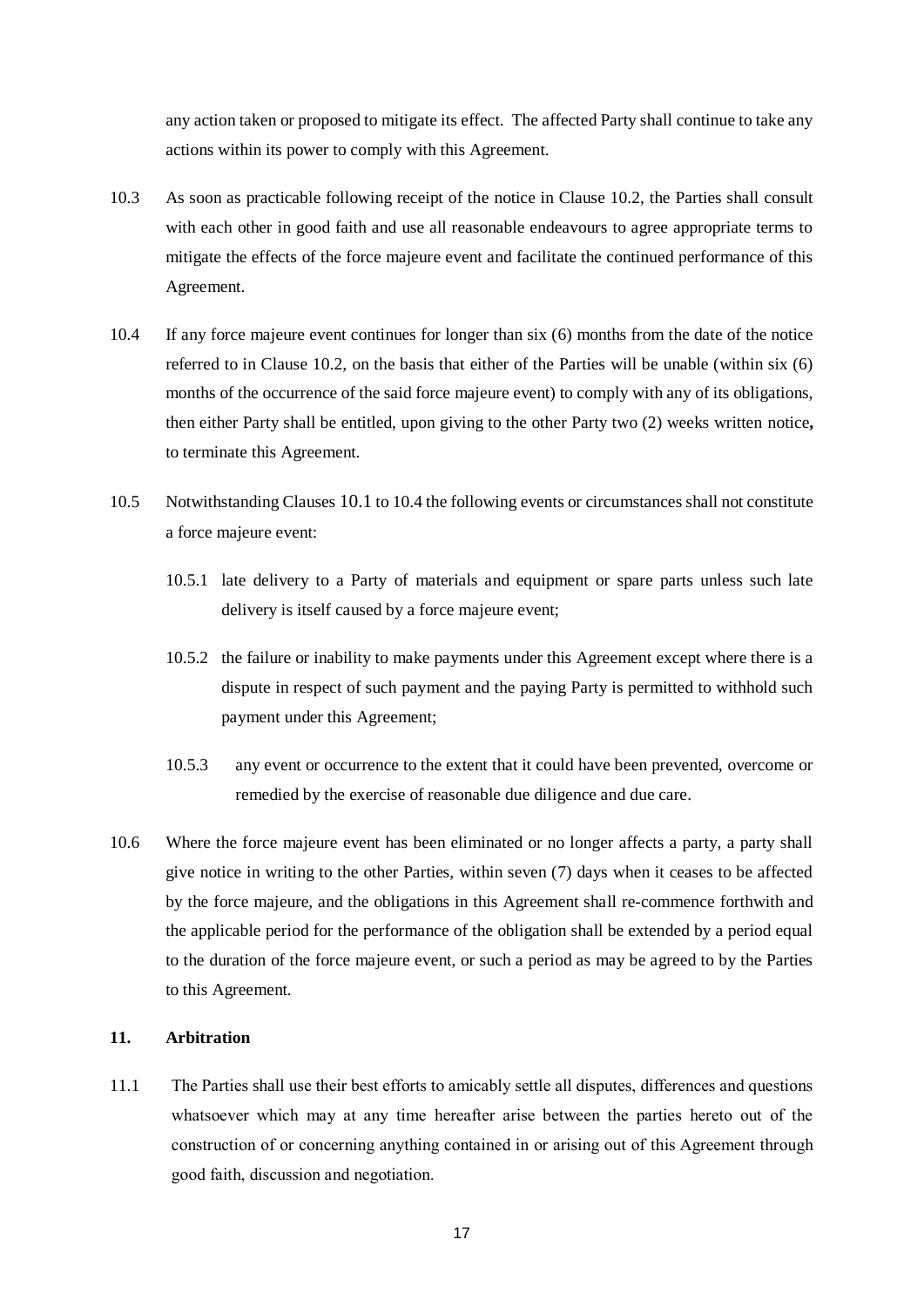- 11.2 If resolution is not reached within thirty (30) business days (or such longer period as the Parties may agree in writing prior to the expiration of such 30 day period) from the date of notice issued by any Party in accordance with Clause 11 that a dispute has arisen, then the dispute shall be settled by arbitration.
- 11.3 If a dispute is not resolved by amicable settlement or negotiation as provided in Clause 13.1 above, a Party referring the dispute to arbitration shall serve on the other(s) a request in accordance with the Arbitration Act No. 19 of 2000 and the Rules made there under.
- 11.4 The Parties agree that three Arbitrators shall conduct the Arbitration. The Designated Agency (as the case may be) of the one part and the Company of the other will each appoint one Arbitrator, and the two Arbitrators thus appointed shall appoint the third Arbitrator (each such part constituting a Party for the purposes of this Clause). In the event that the two Arbitrators are unable to agree upon a third Arbitrator within 10 days of their appointment, any Party may apply in writing to the President of the Zambia Association of Arbitrators requesting the appointment of the third Arbitrator within 30 days.
- 11.5 An arbitrator shall not be a Party, a lender, or any affiliate of any Party. The arbitral tribunal may request and obtain the services of a technical or legal expert to assist in the duties hereunder; provided, however, that any such expert shall not be an employee, lender, or affiliate of a Party to the arbitration.
- 11.6 The arbitral tribunal shall decide all questions strictly in accordance with the terms of this Agreement and shall give effect to the same but shall not be authorised to exceed a limit of liability established hereunder or expand a guarantee made herein. The arbitral tribunal will, in all cases, have the power to make provisional awards and to order on a provisional basis, any relief which it would have power to grant in a final award.
- 11.7 The decision of the arbitral tribunal shall be in writing and shall state the reasons for the decision and all facts and circumstances relied upon.
- 11.8 The award of the arbitral tribunal shall be final and binding upon the Parties to the arbitration who shall give effect to any such award.
- 11.9 The seat of arbitration shall be in Lusaka, Zambia.
- 11.10 The arbitration shall be conducted using the English language. All documents or evidence presented at such arbitration in a language other than in English shall be accompanied by a certified English translation thereof, the cost of which shall be borne by the Party relying on the document.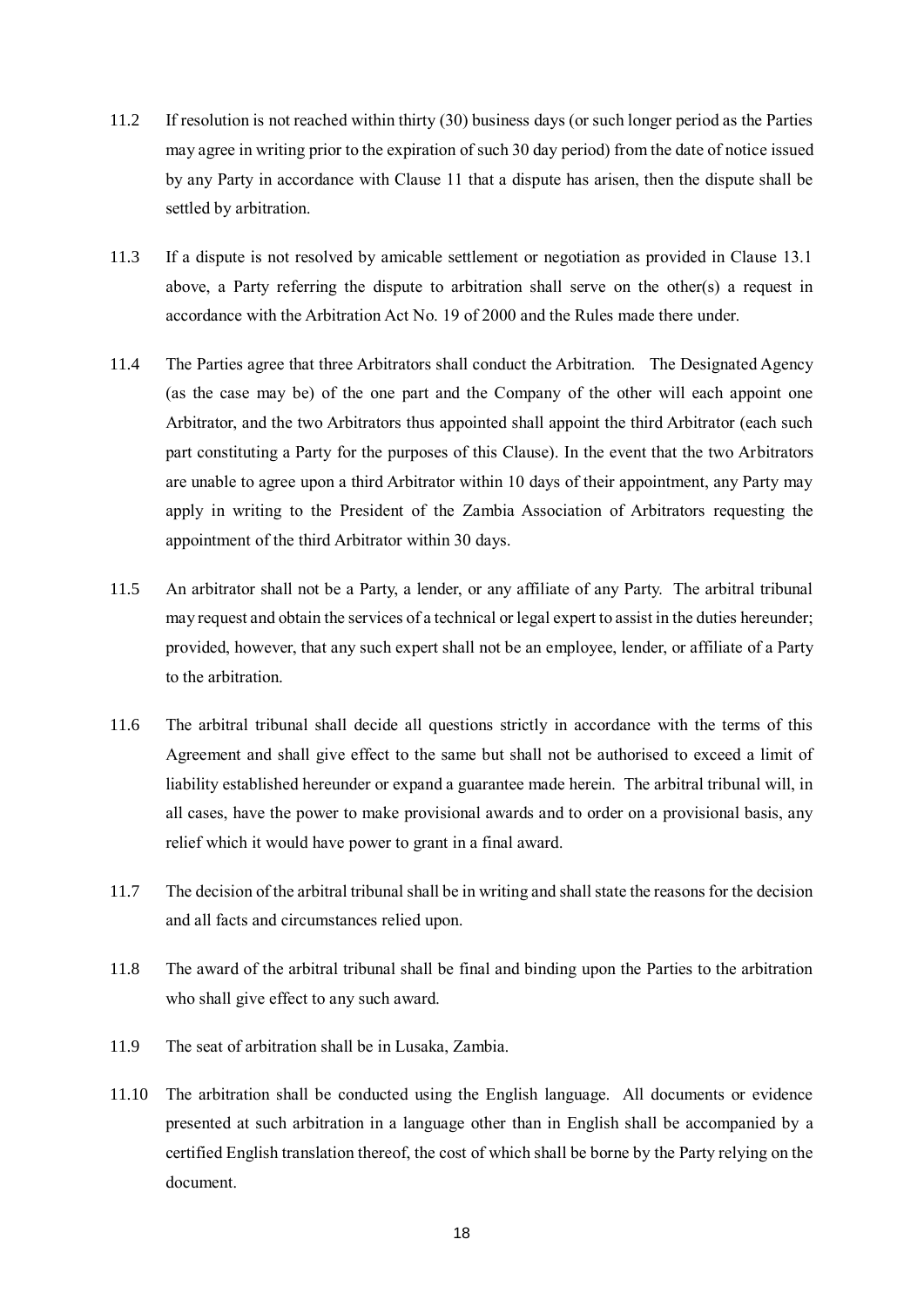- 11.11 The arbitral tribunal may rule on its own jurisdiction, including any objections with respect to the existence or validity of this Clause 11. For such purpose, this Clause 11 shall be treated as an agreement independent of the other terms of this Agreement and any decision by the arbitrator that all or any part of this Agreement is invalid, illegal or unenforceable shall not entail the invalidity, illegality or enforceability of this Clause11.
- 11.12 The Parties waive any rights to appeal or to any review of such award by any court or tribunal on any grounds whatsoever other than fraud or manifest bad faith or error in the decision or other grounds permitted under the procedural laws of arbitration. The Parties further undertake to carry out without delay the provisions of any arbitral Award or decision.
- 11.13 The cost of such arbitration shall be determined and allocated as between the Parties by the arbitral tribunal in its award.
- 11.14 During the term, arbitration pursuant to this Clause 11 shall be the exclusive means of settling disputes between the Parties arising under or in connection with this Agreement, and each Party hereby waives any right to resort to any other means of resolving such Disputes provided that the provisions of this Clause 11 shall not be deemed to:
	- 11.14.1 preclude either Party from bringing any claim in a court having jurisdiction to enforce any award by the arbitrator;
	- 11.14.2 preclude either Party from bringing in a court having jurisdiction any claim as a result of a breach by the other Party of its obligation to refer disputes to arbitration and/or to carry out actions to give effect to this Clause 11; or
	- 11.14.3 preclude the arbitral tribunal or either Party with the approval of the tribunal from seeking from any court having jurisdiction assistance in the taking and disclosure of evidence or the provision of protection for the subject matter of the dispute or security for the amount in dispute.
- 11.15 The provisions of Clause 11 shall survive the termination of this agreement.
- 11.16 For purposes of determining any dispute the arbitral tribunal shall take into account the entire Agreement.

#### **12. Defaults, Remedies and Termination**

<span id="page-18-0"></span>12.1 Each of the following shall be a company default which if not cured by the Company within the time permitted (if any) for cure, shall give the Designated Agency the right, pursuant to Clause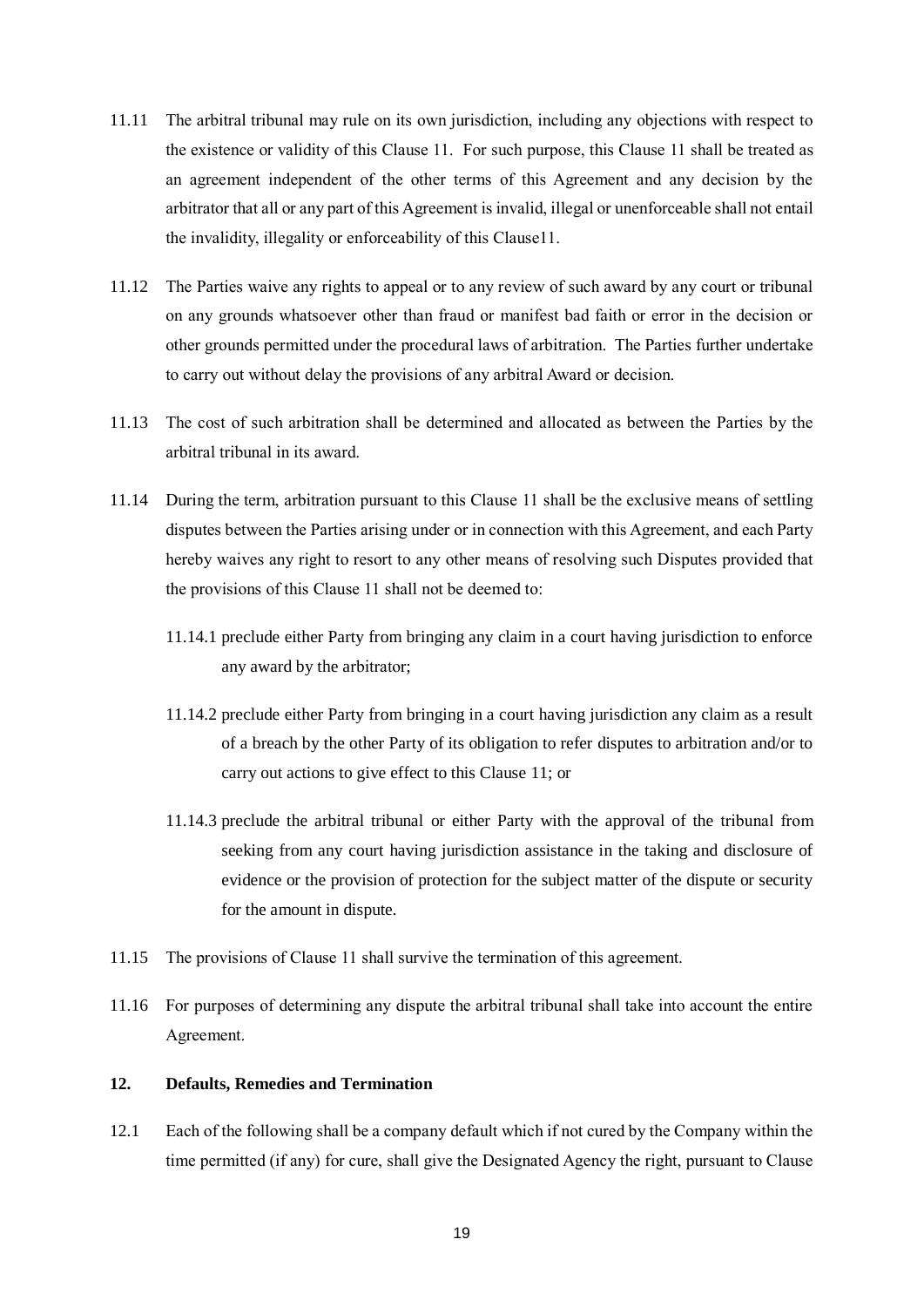12.4, to terminate this Agreement and claim compensation (provided that no such event shall be a company default if it results from a breach by the Government of this Agreement or it occurs as a result of or during a force majeure event):

- 12.1.1 failure to pay any sum due to the Government, including any taxes, under this Agreement on the due date and such failure to pay continues for sixty (60) days from the Company's receipt of a final written demand from the Government; or
- 12.1.2 material breach of any of the Company's obligations under this Agreement and such breach has been notified to the Company and has not been remedied within a period of sixty (60) days of notification, or such longer period as the Government shall in its reasonable discretion allow for the remedy of such breach;
- 12.1.3 termination of any project document resulting from a breach by the Company hereunder;
- 12.1.4 forthwith on notice to the Company where:
	- 12.1.4.1. any proceeding (including the appointment of a provisional liquidator) is instituted by or against the Company seeking to adjudicate the company as insolvent or to wind-up the Company (and such proceeding is not disputed in good faith by the Company within forty-five (45) days of such proceeding first being instituted);
	- 12.1.4.2. a court makes an order adjudicating the Company as insolvent;
	- 12.1.4.3. a resolution is adopted for the voluntary winding-up of the company;
	- 12.1.4.4. a receiver or a trustee is appointed over the whole or any part of the assets of the company and such appointment is not vacated within seventy-five (75) days; or
	- 12.1.4.5. the Company makes an assignment for the benefit of the general body of its creditors.
- 12.2 For the avoidance of doubt, if the failure to make any payment under Clause 12.1.1 is a result of a good faith dispute between the parties concerning the amount to be paid then such failure to pay shall not be a Company Default. If the Parties cannot reach a mutually acceptable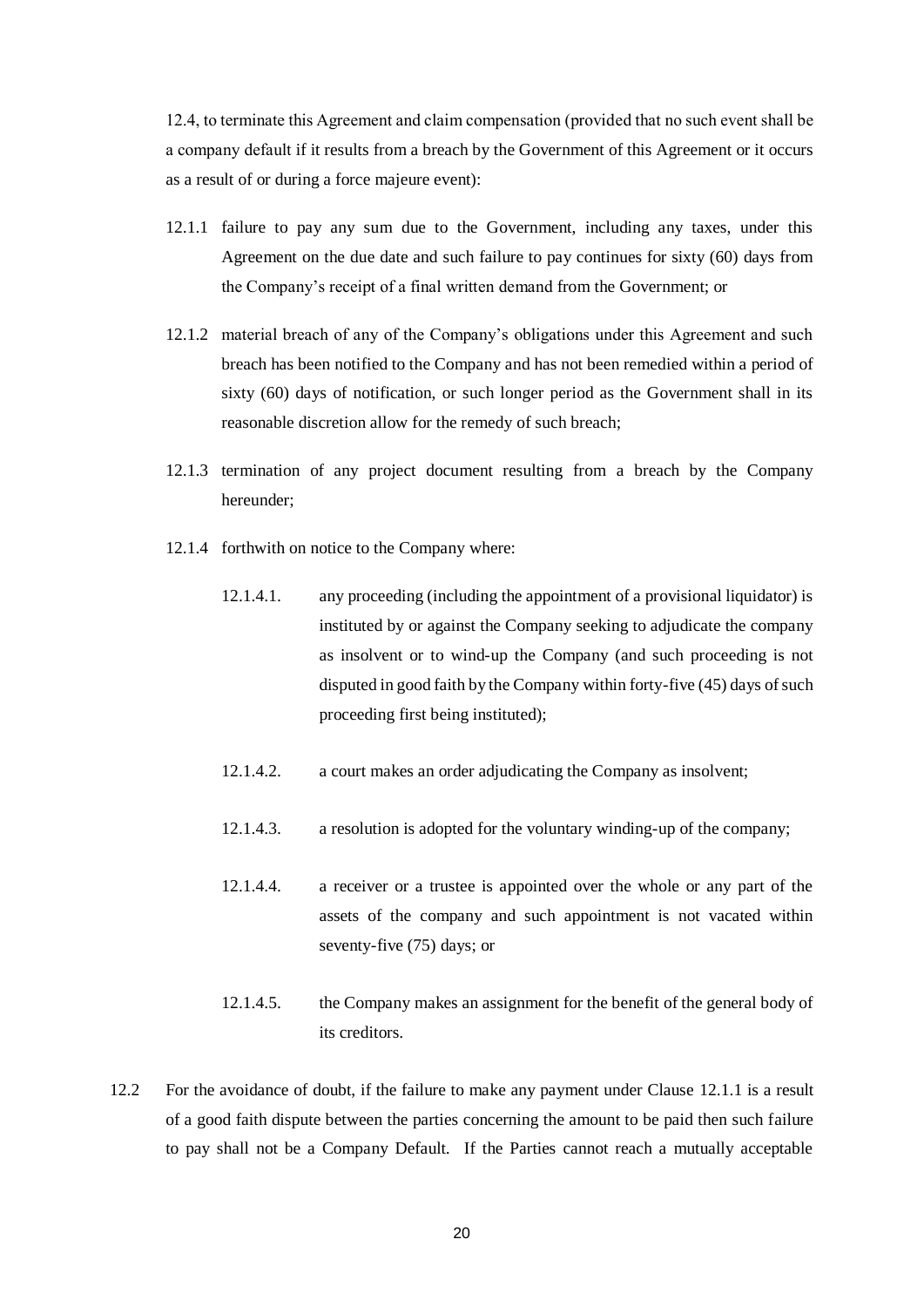resolution with in sixty (60) days of such dispute arising, the matter may be referred by either party to arbitration pursuant to Clause 13. The undisputed portion shall be paid when due.

- 12.3 No act or event referred to in Clause 12.1 and 12.2 shall constitute a Company default or a Government default (as the case may be) until five (5) business days following the delivery of a notice to the defaulting Party of such breach, unless the breach is capable of remedy in which case the defaulting Party shall take all reasonable actions to remedy the breach within sixty (60) days of delivery of the notice. If the breach is not remedied within such sixty (60) day period the non-defaulting Party may terminate this Agreement by notice with immediate effect and this Agreement shall stand terminated save as provided in Clause 14.1 below and save further for the obligation of any Party duly to discharge any liability or obligation or to pay any amount outstanding by such Party immediately prior to such termination, which shall survive such termination.
- 12.4 In the event that any Party disputes the existence of a default or the value of damages suffered in accordance with the provisions of Clause 12.1 and 12.2 the matter shall be referred to arbitration in accordance with the provisions of Clause 11.
- 12.5 The provisions of Clause 11 and this Clause 12 shall survive the termination of this Agreement.
- 12.6 The rights and remedies given in this Clause 12 shall be in addition to and not in substitution for any other rights or remedies which may be available to any Party against any other Party, which has committed a material default. Any termination of this Agreement shall not relieve a Party which has committed a material default from any obligations accrued up to termination date.
- 12.7 Where, notwithstanding a breach of this Agreement, it is still possible for this Agreement to be performed or continued in substantially the form originally intended and provided for in this Agreement, the Party not in breach shall be entitled to have this Agreement carried out, observed and enforced in accordance with all of its terms by the remaining Party.
- 12.8 In the event that the Company fails to comply with any award made against it (in accordance with the terms of such award), the Government shall be entitled subject always to the Laws of Zambia to execute against the Company.

#### <span id="page-20-0"></span>**13. Notices**

13.1 Any notice, demand, request, report or other communication to be given by any Party to the other Party or to a shareholder pursuant to this Agreement (a "notice") shall be: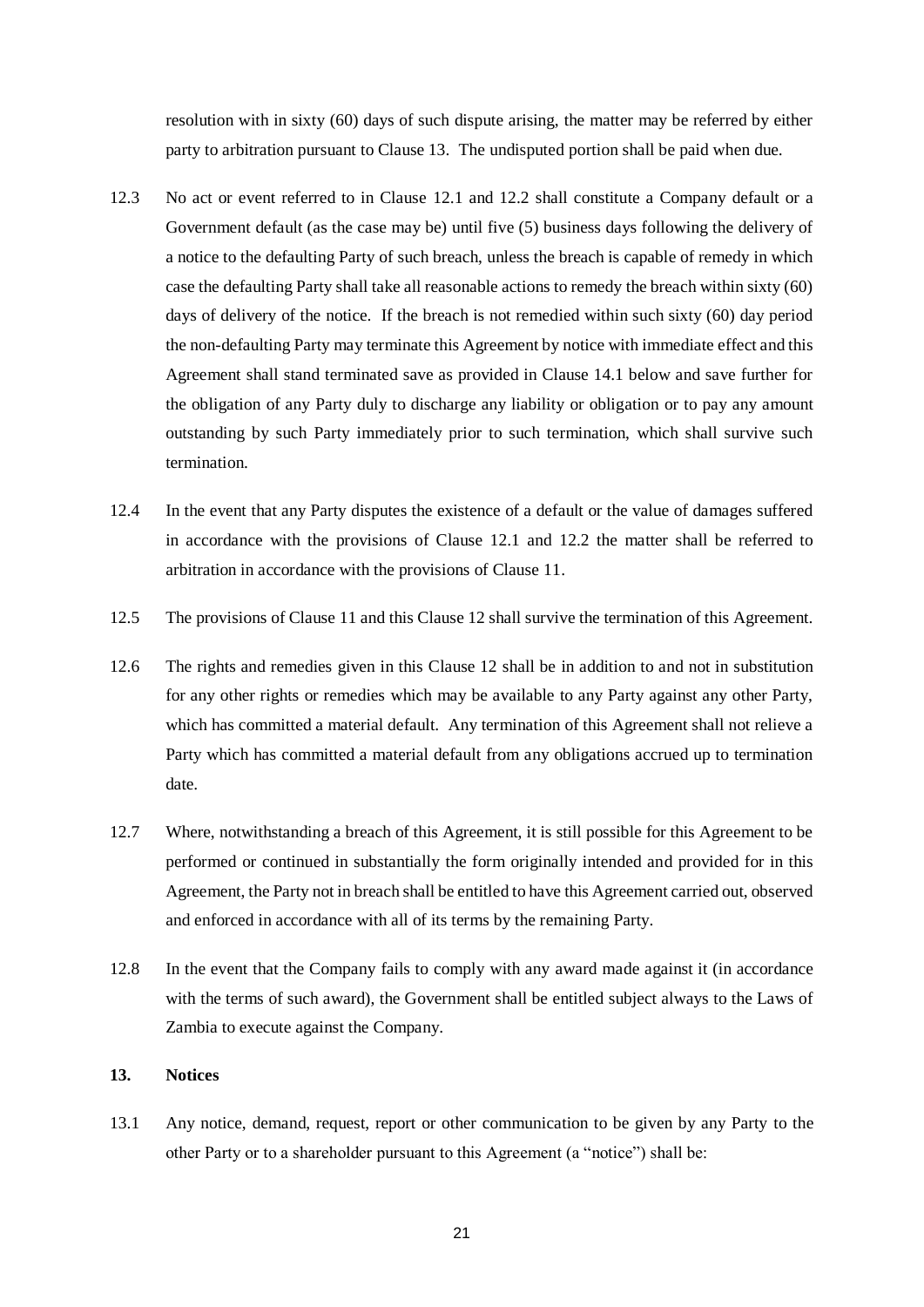#### 13.1.1 in writing;

- 13.1.2 in the English language;
- 13.1.3 addressed to the address or facsimile number specified in this Clause 15, and shall be deemed to have been given:
	- 13.1.3.1 if presented personally, at the time of being presented to the addressee thereof;
	- 13.1.3.2 if deposited in a regularly maintained and serviced depository for mail for dispatch by registered or certified (or the equivalent) airmail, postage prepaid, return receipt requested, ten (10) business days after such deposit; or
	- 13.1.3.3 if transmitted by fax, at the time actually received by the addressee on receipt of a proof of delivery by the person sending the fax; or
- 13.2 Notices shall be addressed to:
	- Zambia Development Agency Privatisation House Nasser Road Fairview P O Box 30819 Lusaka Zambia Attention : The Director General Fax : +260 211 225270

if given to the Company be addressed to it at :

------------------------------------ LIMITED

--------------------, ---------------- Road,

P O BOX -------------,

-------------------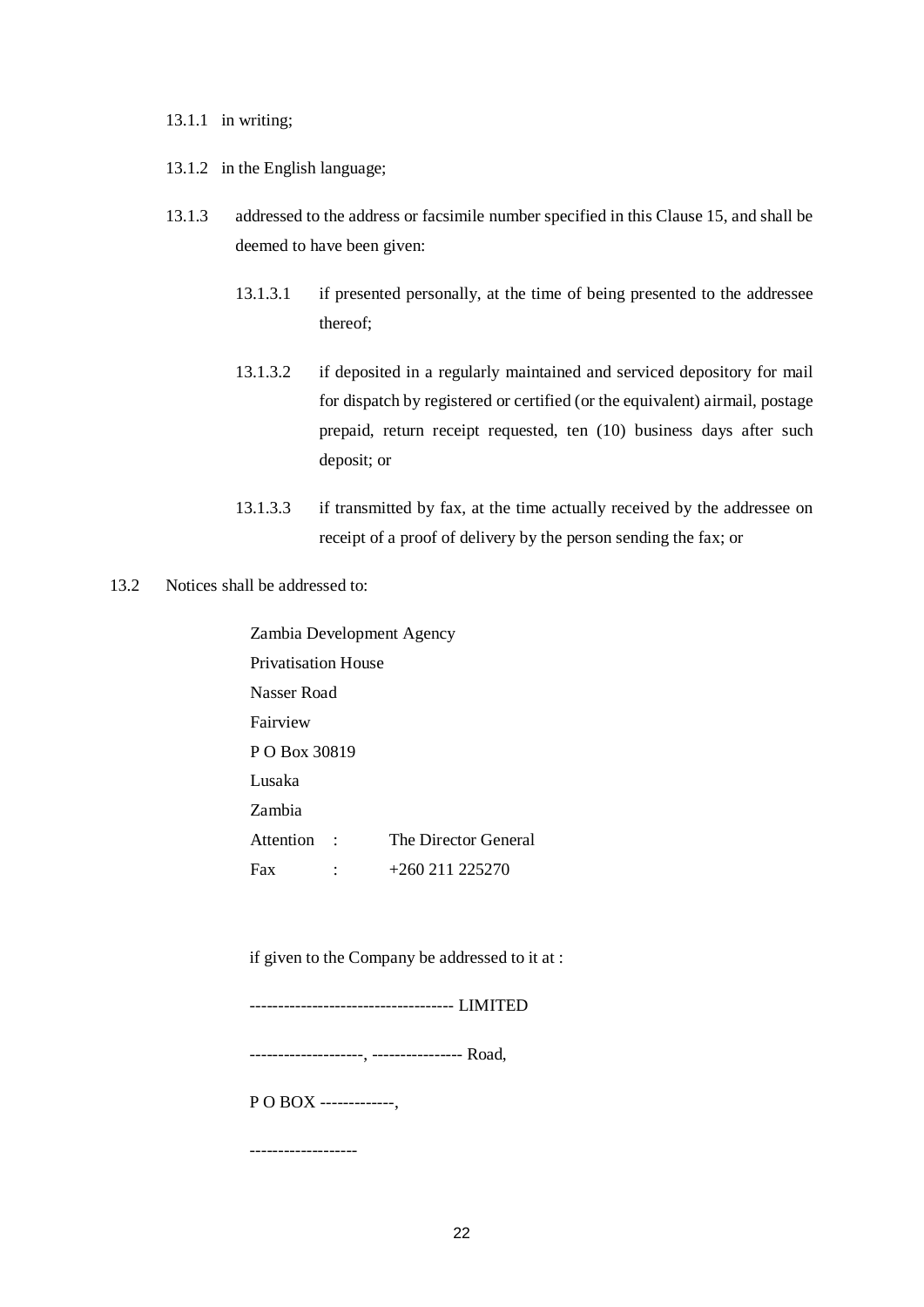#### ZAMBIA

Attention : The Managing Director Fax : +260 --------- ----------------

13.3 A Party may notify the other Parties of a change to its name, name of relevant addressee, address or facsimile number, provided that such notification shall only be effective as from the date on which the notice is deemed given in accordance with Clause 13.1.

#### **14. Waiver**

14.1 The failure by any Party to exercise, enforce or insist upon strict performance by any other Party of any provision of this Agreement shall not constitute or be deemed a waiver of that Party's rights to enforce this Agreement with respect to any subsequent failure of performance.

#### **15. Transfer**

- 15.1 The Company may, with the consent of the Board of the Designated Agency ("the Board") in accordance with Section 75 of the ZDA Act, transfer the Licence or an interest in the Licence together with the benefit of this Agreement. The Designated Agency covenants that the consent of the Board to such a transfer shall not be withheld unreasonably save that no transfer of any interest in a Licence may be made without the transfer to such person of a concomitant interest in this Agreement and vice versa.
- 15.2 If the Company transfers its entire interest in the Licence and its rights under this Agreement in accordance with Clause 15.1, then upon the transferee becoming a Party to this Agreement, the Company shall be discharged from any further liability in respect of any obligation which accrues after the date of that transfer, without prejudice to pre-existing rights accrued by the Government against the Company and vice versa.
- 15.3 Pursuant to clause 15.1, the Board shall not withhold its consent in circumstances where the proposed transferee has demonstrated its financial capacity and technical ability to meet obligations hereunder or in the case of a change of control of the Company, the acquiring party has demonstrated that it is of appropriate financial standing provided that in no circumstances shall the Board be obliged to grant consent were the proposed transferee or the acquiring party, as the case may be, has previously liquidated, stripped down, closed or abandoned any of its investments in Zambia or elsewhere or has threatened to do so other than in accordance with the ZDA Act.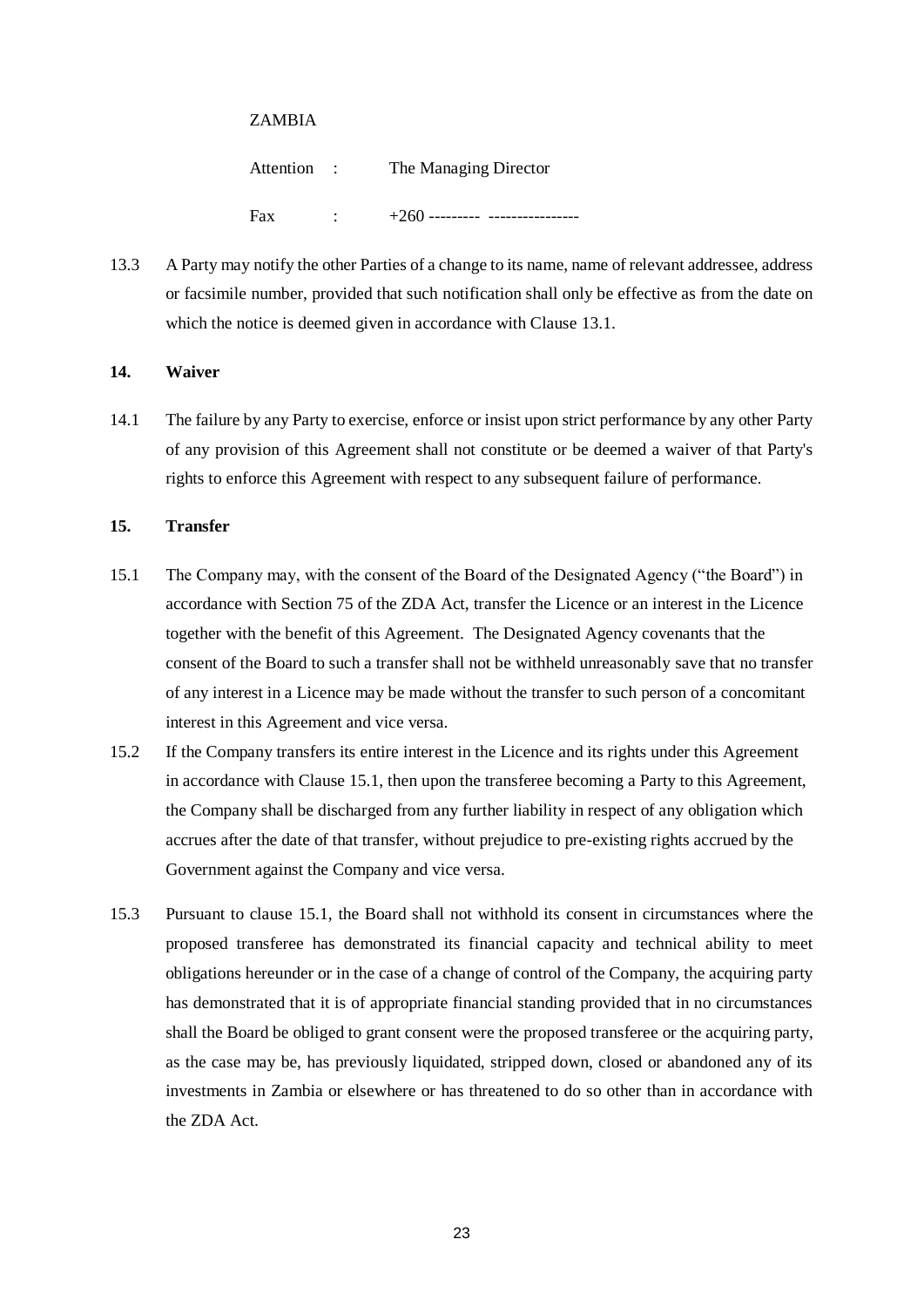#### **16. Compulsory Acquisition**

- 16.1 The investment under this Agreement shall not be compulsorily acquired or subjected to measures having the effect equivalent to compulsory acquisition except for a public purpose on a non discriminatory basis. There shall be prompt compensation as provided under Section 19 of the ZDA Act;
- 16.2 The affected Party shall have the right, under the Laws of Zambia, to prompt review, by judicial or other independent authority, and the valuation of the investment done in accordance with the principles set out in this Clause.

#### **17. Affirmation**

- 17.1 The Company declares and affirms that the Company and its shareholders, directors, officers, employees, and agents have not paid or received, nor undertaken to pay or receive, any bribe, pay-off, kick-back, or unlawful commission and that the Company and its shareholders, directors, officers, employees, and agents have not in any other way or manner paid any sums, whether in Kwacha or Foreign Currency and whether in the Republic of Zambia or abroad, given or offered to give any gifts and presents in the Republic of Zambia or abroad, to any person or company to procure this Agreement. The Company undertakes not to engage in any of these or similar acts during the term of this Agreement.
- 17.2 The Parties shall not be complicit in any act described in Clause 17.1 including inciting, aiding and abetting and conspiracy to commit or authorisation of such acts, and any such acts shall be subject to appropriate criminal enforcement and sanctions in accordance with the Laws of Zambia.

#### **18. Entire Agreement**

- 18.1 This Agreement constitutes the entire agreement and understanding of the Parties and all prior negotiations and understandings relating to the subject matter of this Agreement are superseded and cancelled by this Agreement.
- 18.2 No consensual cancellation or variation of, or addition to any of the provisions of this Agreement shall be of any force or effect unless it is expressly agreed in writing and signed by the Parties.
- 18.3 If any of the terms of this Agreement is held to be invalid, illegal or unenforceable, whether in whole or in part, such invalidity, illegality or unenforceability shall not prejudice the effectiveness of the remainder of this Agreement, and shall be severable therefrom or the scope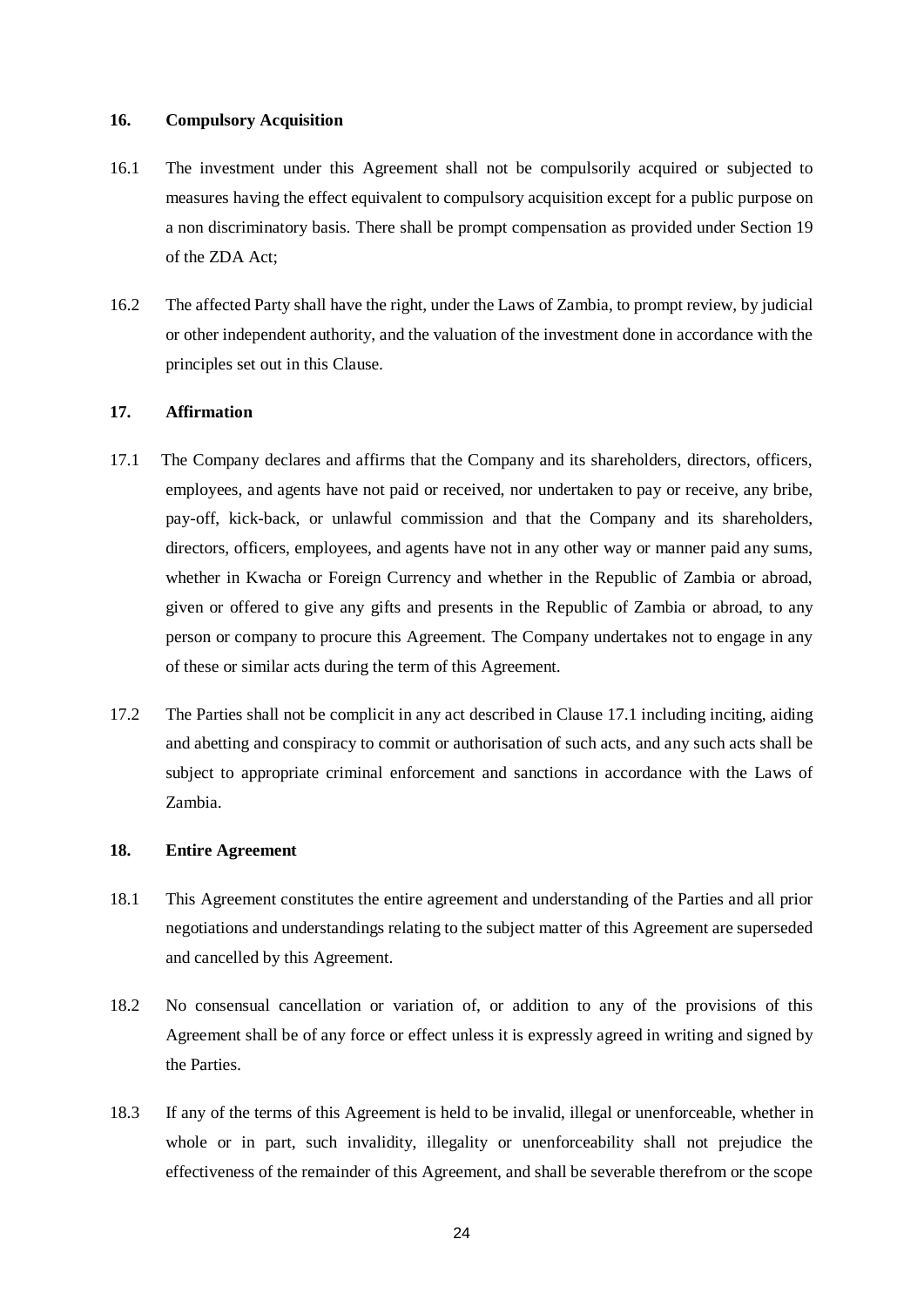of the relevant provision shall be deemed to have been limited to exclude such illegality, invalidity or unenforceability.

18.4 The Parties may from time to time by mutual agreement in writing add to, substitute for, cancel or vary any of the provisions of this Agreement.

## **19. International Law Obligations**

19.1 The Designated Agency on behalf of Government acknowledges and undertakes to remain bound by its obligations under international law relating to international investment promotion and protection.

### **20. Applicable Law**

20.1 This Agreement shall be governed by the Laws of Zambia.

# **21. Warranty by Signatories**

- 21.1 Each of the signatories to this Agreement hereby warrants that he is duly authorised to conclude this Agreement by the Party on whose behalf he appends his signature hereunder, and that such Party is duly authorised to enter into this Agreement.
- 21.2 The Government warrants that the execution of this Agreement by and/or on behalf of the Government is authorised by law.

**IN WITNESS WHEREOF** the Parties hereto or their representatives, duly authorised, have signed this Agreement the day and year first before written

| <b>SIGNED</b> for and on behalf of |  |  |  |  |
|------------------------------------|--|--|--|--|
| THE ZAMBIA DEVELOPMENT AGENCY      |  |  |  |  |
| by:<br>Mary Ncube                  |  |  |  |  |
| <b>Board Chairperson</b>           |  |  |  |  |
| In the presence of:                |  |  |  |  |
| WITNESS:                           |  |  |  |  |
|                                    |  |  |  |  |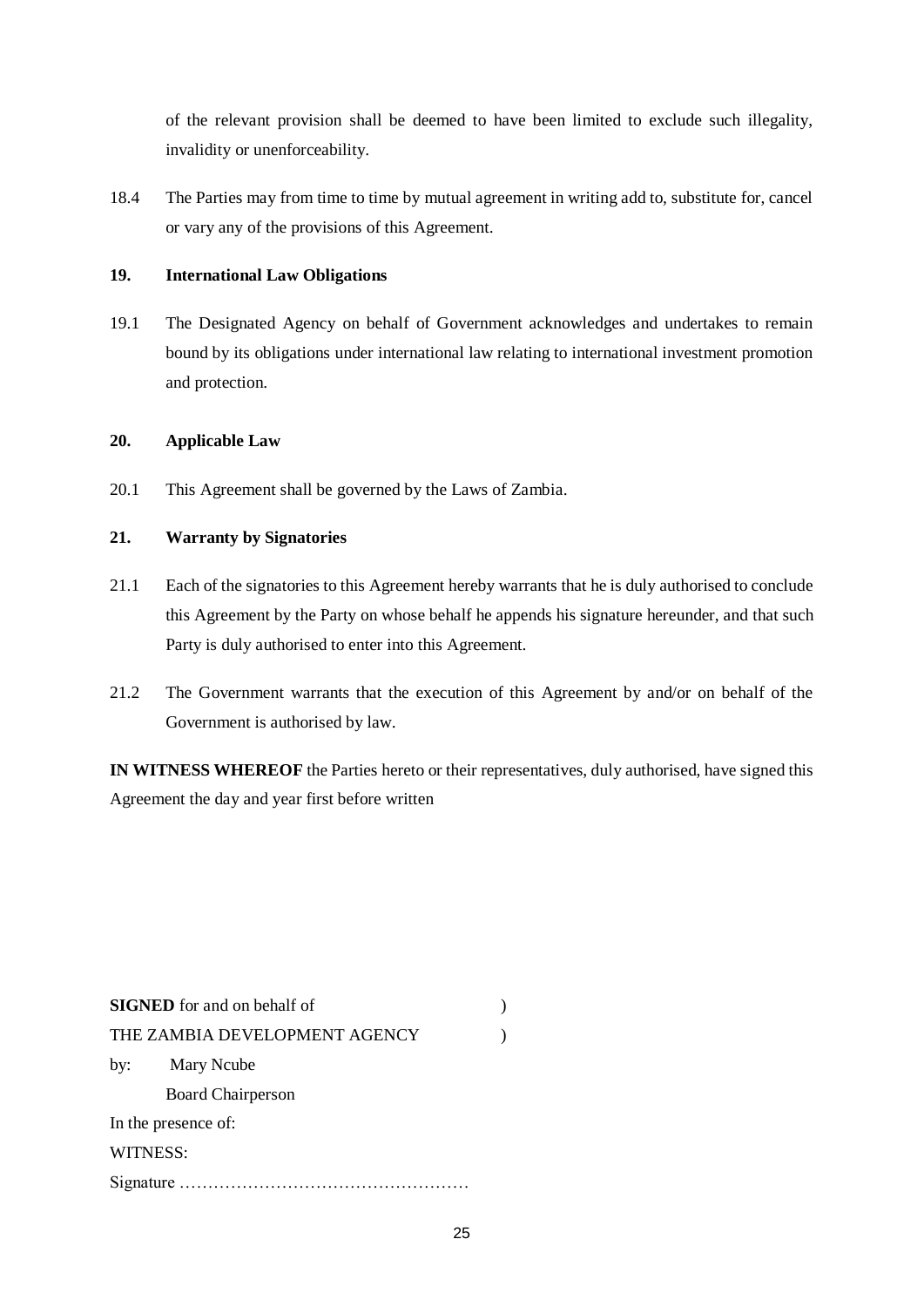Address:……………………………………………..

Occupation: …………………………………………

|                 | <b>SIGNED</b>         |  |
|-----------------|-----------------------|--|
|                 | For and on behalf of  |  |
|                 |                       |  |
|                 | by: Managing Director |  |
|                 | In the presence of:   |  |
| <b>WITNESS:</b> |                       |  |
|                 |                       |  |
|                 |                       |  |
|                 |                       |  |
|                 |                       |  |
|                 |                       |  |
|                 |                       |  |
|                 |                       |  |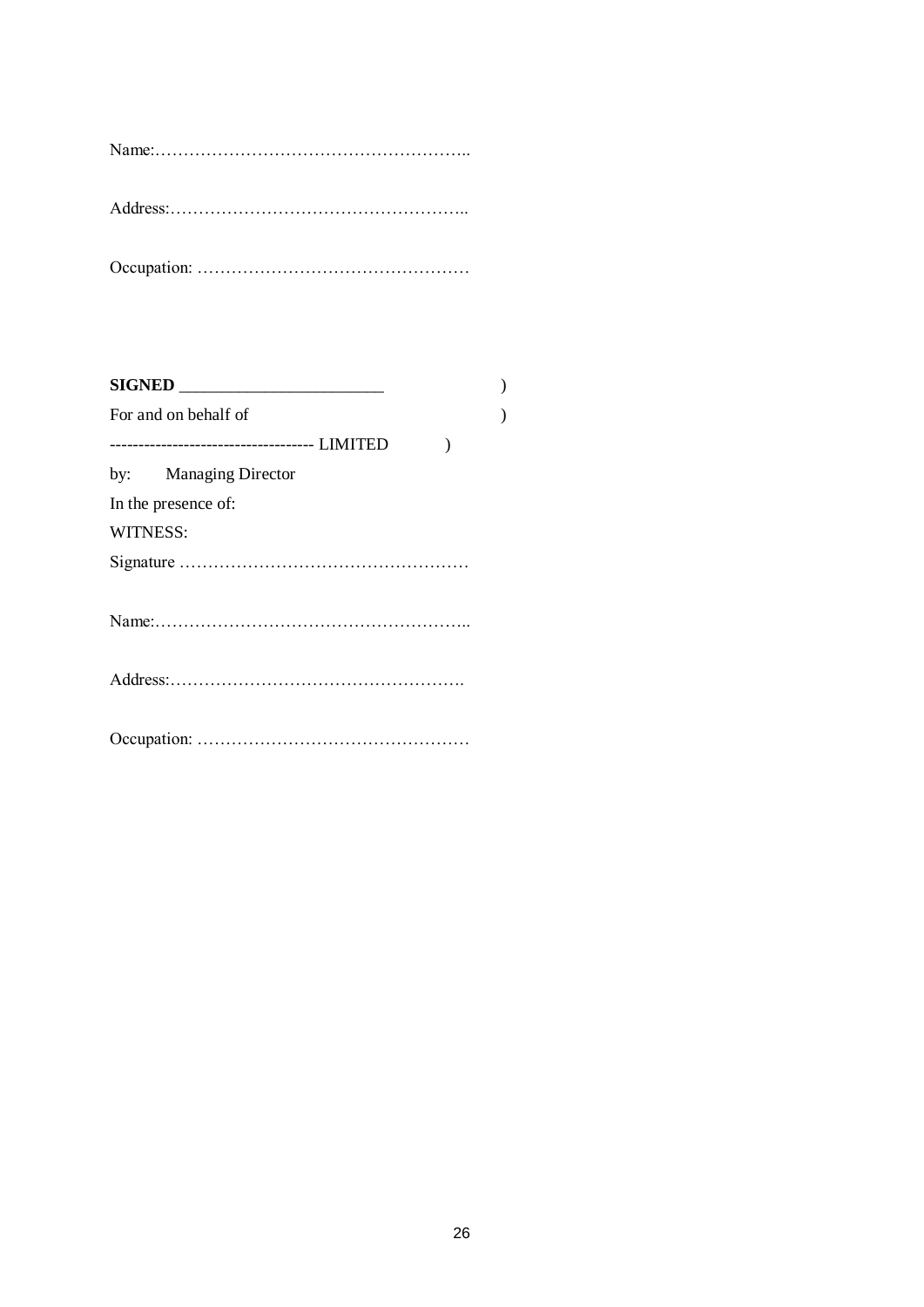# **Annexure I Project Brief**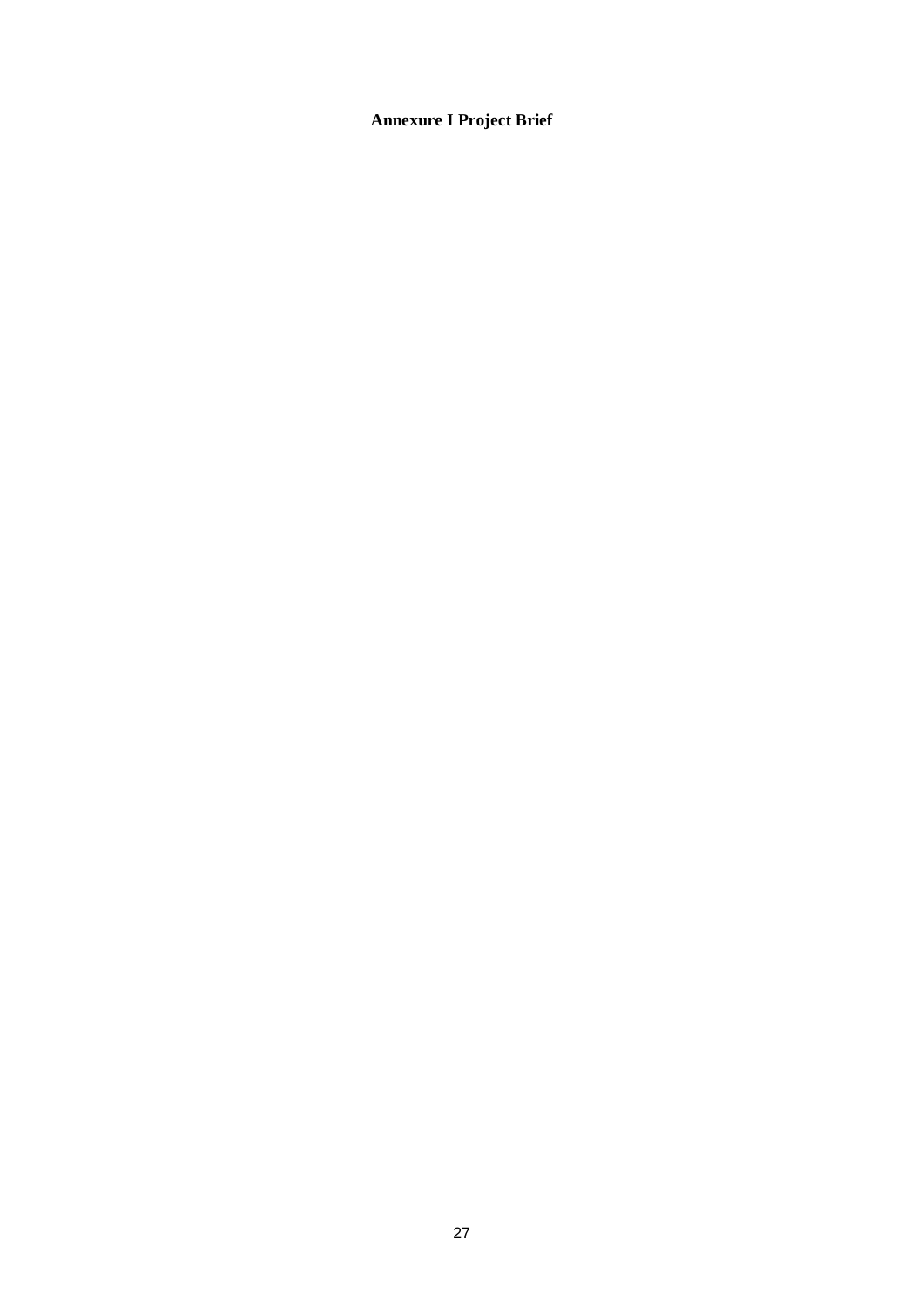# **Annexure II – Financial Progression of Project**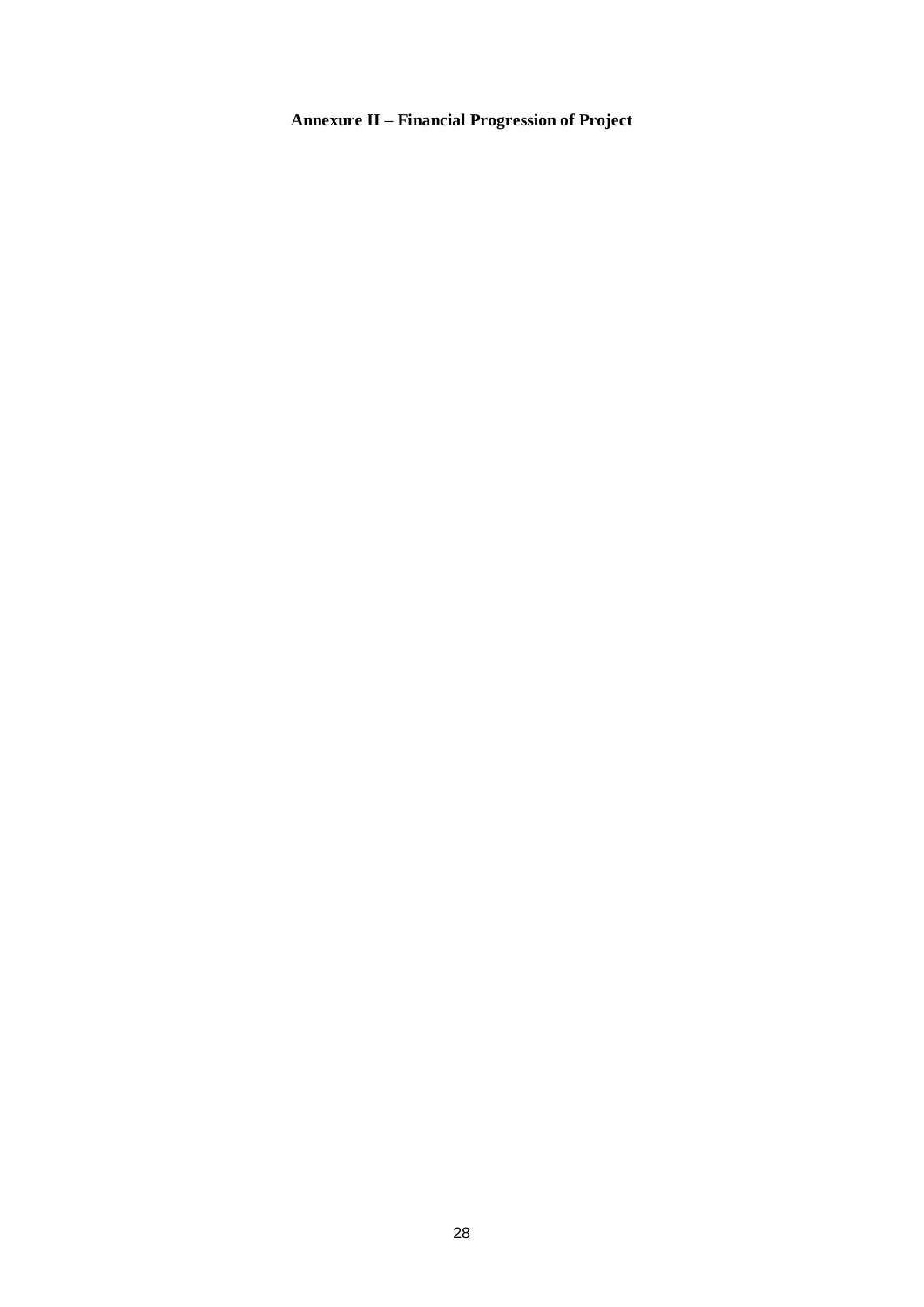# **Annexure III Development Sites**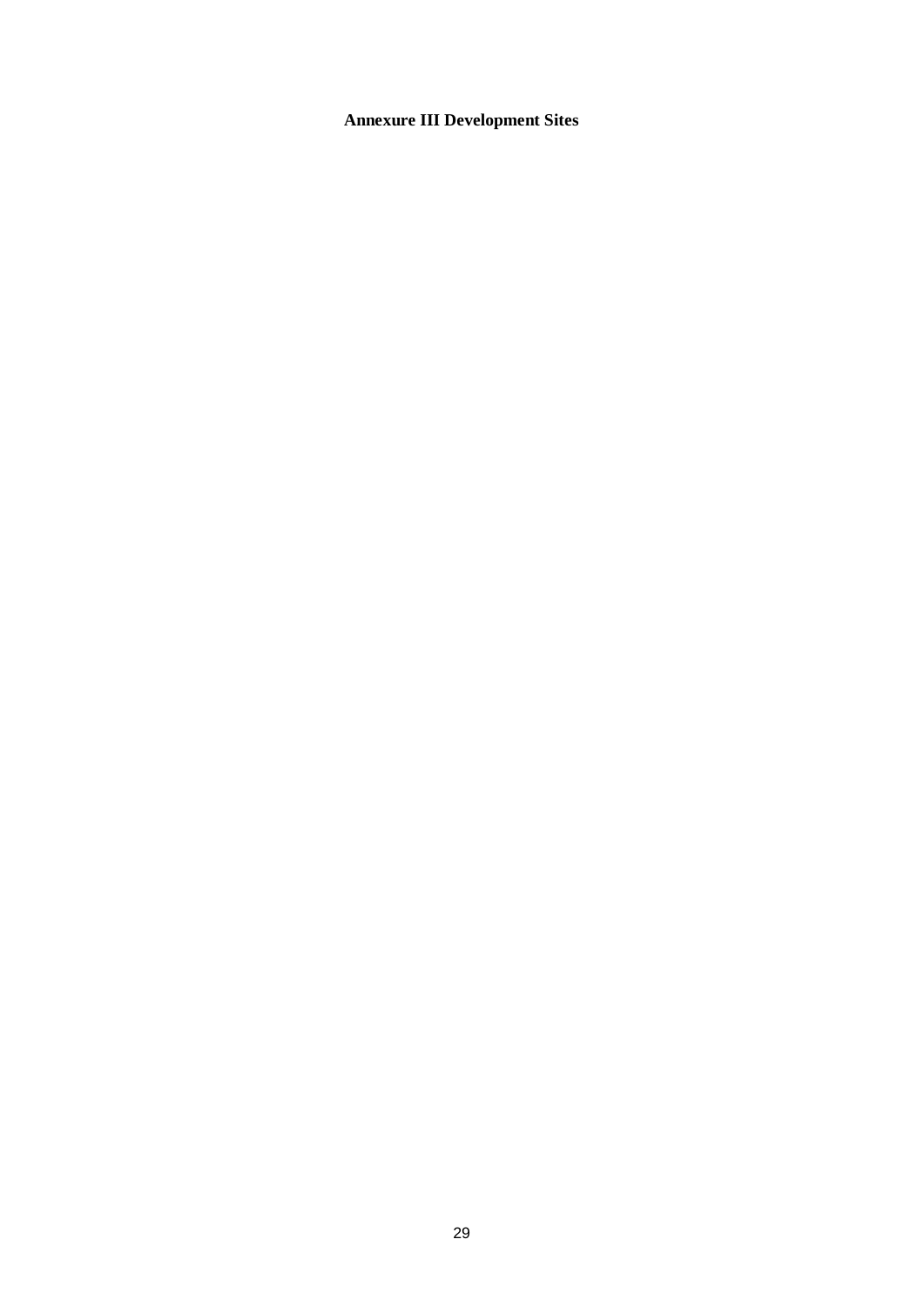# **Annexure IV – Local Business Development Programme**